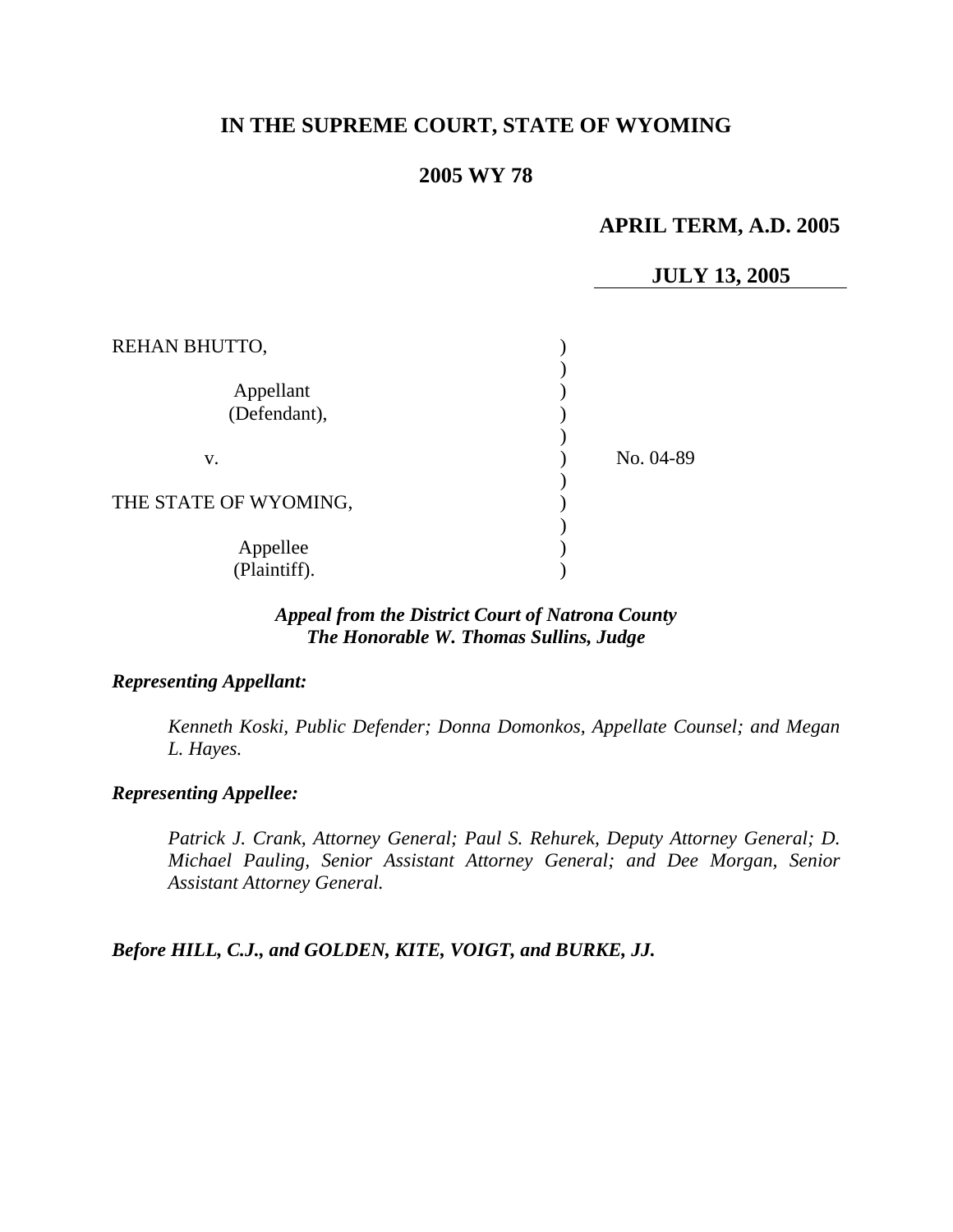# **VOIGT, Justice.**

[¶1] The appellant was convicted of premeditated first-degree murder for killing Valerie McCarthy. The appellant raises numerous issues concerning the proceedings that led to his conviction, the constitutionality of the sentence imposed upon him, and the delay in docketing this appeal. We affirm.

# *ISSUES*

1. Did the district court err in not suppressing statements the appellant made to law enforcement officers?

2. Did the district court err in admitting certain uncharged misconduct evidence?

3. Did the district court err in admitting certain photographs into evidence?

4. Did cumulative error occur?

5. Is the life imprisonment without parole provision of Wyo. Stat. Ann. § 6-2- 101(c) (LexisNexis 2003) unconstitutional?

6. Did delay in docketing this appeal deprive the appellant of his right to meaningful appellate review?

# *FACTS*

[¶2] At about 6:15 a.m., on April 25, 2001, Casper police officers responding to appellant's 911 emergency call found Valerie McCarthy dead on the couple's bed.<sup>1</sup> She had been shot in the head, and a pistol was found underneath a pillow on the bed. The appellant told the officers that he had last seen Ms. McCarthy when she went to bed around 9:00 the previous evening. He stated that he had fallen asleep on the couch watching television, and that he had discovered Ms. McCarthy in the morning after showering and getting ready for work. He then called 911 and told the police that Ms. McCarthy had committed suicide.

[¶3] At approximately 7:00 a.m., the appellant agreed to accompany the officers to the police station. Once there, he waited in an interview room for investigators to arrive. Detective Dietz began interviewing the appellant at about 7:40 a.m., after telling the appellant that he was not in custody and was free to leave. Detective Kirkendall joined the interview at 8:00 a.m. During the interview, the appellant stated his belief that Ms. McCarthy was "involved" with someone else. This statement, coupled with information

 1 Ms. McCarthy is alternatively described in the parties' briefs as the appellant's "wife" or "girlfriend." The two were married in a religious ceremony, but did not obtain a civil marriage certificate.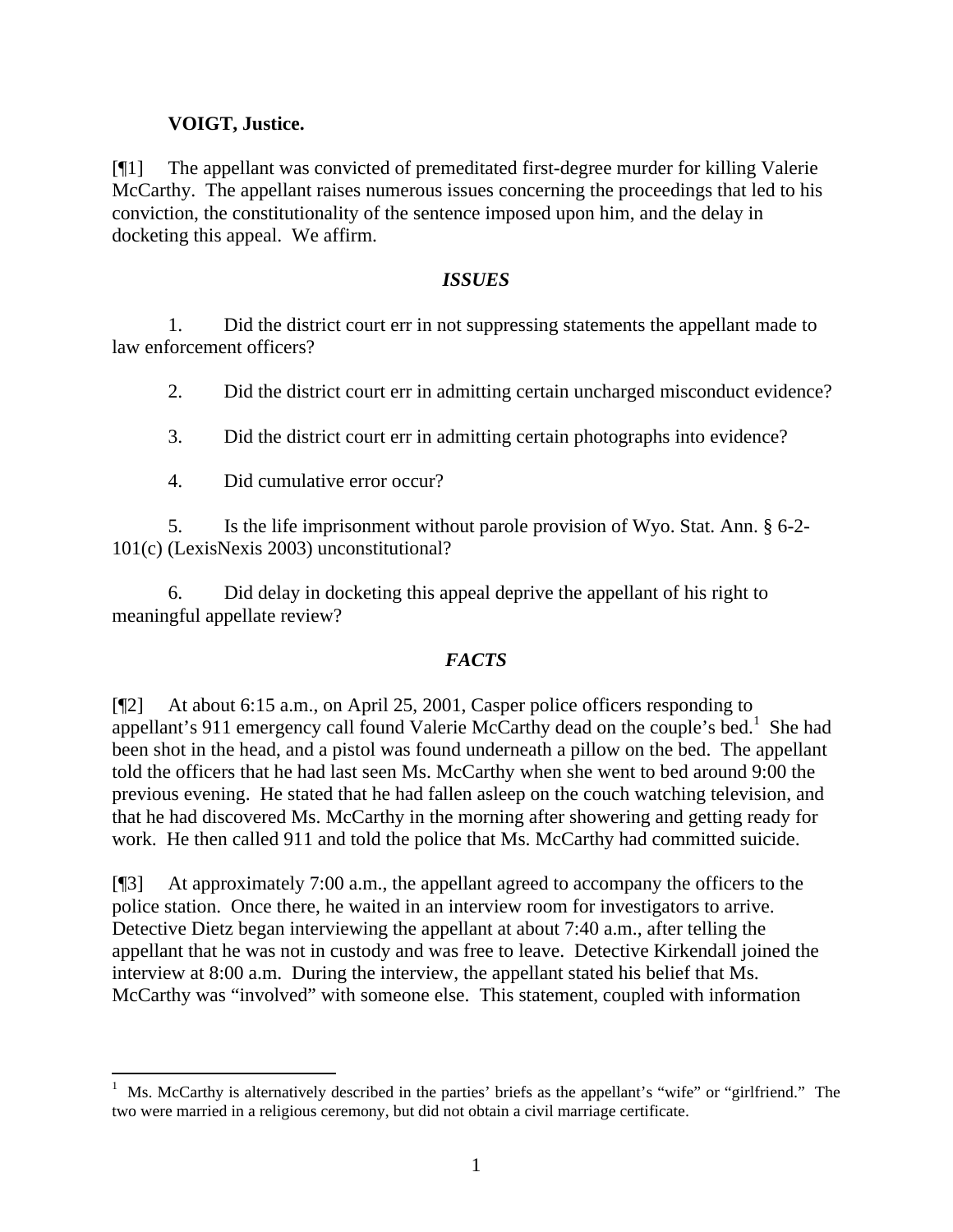from the crime scene, led the detectives to believe that the appellant may have killed Ms. McCarthy. Consequently, at about 9:15 a.m., they advised him of his *Miranda* rights.<sup>2</sup>

[¶4] Despite being "Mirandized," the appellant indicated his willingness to continue talking to the detectives. In fact, he interrupted the advisement of his rights to say, "let me finish this first, I want to tell you about this." He then continued to discuss with the detectives his relationship with Ms. McCarthy and a timetable of recent events. When the detectives informed him around 10:00 a.m. that the evidence in the case did not seem to support what he was telling them, the appellant replied, "I will pay elsewhere, I'll pay with my God." In a statement that Detective Dietz characterized as being "a little out of context," the appellant then said that Ms. McCarthy put the pistol under her pillow to protect herself because she was afraid of him.

[¶5] The detectives attempted to follow up on their interview with the appellant by asking him specific questions. After several minutes of what Detective Dietz later described as the appellant answering questions with questions and trying to lead the interview in different directions, the appellant stated, "I think I want my attorney here now." Upon clarifying that this was an unequivocal request for counsel, the detectives ceased the interrogation. However, the appellant asked the detectives how he could re-contact them if he changed his mind. In response, Detective Kirkendall gave the appellant a "re-initiation of contact" form.

[¶6] Detectives Dietz and Kirkendall left to conduct further investigation, including interviews and the preparation of search warrant affidavits, one of the latter intended to obtain a warrant to search the appellant's person for evidence. The appellant remained in the interview room, now under the supervision of Detective Freel, with whom the appellant was personally acquainted. Knowing of the appellant's request for counsel, Detective Freel did not question the appellant. However, while the detective was escorting the appellant to the restroom, the appellant asked what he should do, and Detective Freel responded that he could not give him legal advice, but the appellant should tell the detectives the truth. When the appellant told Detective Freel that is what he wanted to do, the detective went and informed Detectives Dietz and Kirkendall of that fact. The latter two then went back into the interview room, but left without further questioning the appellant because he would not sign the form to re-initiate contact.

[¶7] Soon after the aborted re-contact, the appellant asked for another restroom break. Detective Freel again responded, and the appellant again asked what he should do. Detective Freel pointed out the failed re-contact and asked what the appellant would like him to do. The appellant said that he did not trust the other detectives, but that he would like to talk to Detective Freel. Detective Freel then obtained a tape recorder, another re-contact form, and a *Miranda*-rights form. What followed was a two-hour interview, during which the appellant admitted killing Ms. McCarthy because of her disclosure of unfaithfulness.

[¶8] Additional facts will be noted as they pertain to particular issues.

 2 *Miranda v. Arizona,* 384 U.S. 436, 474-79, 86 S.Ct. 1602, 16 L.Ed.2d 694 (1966).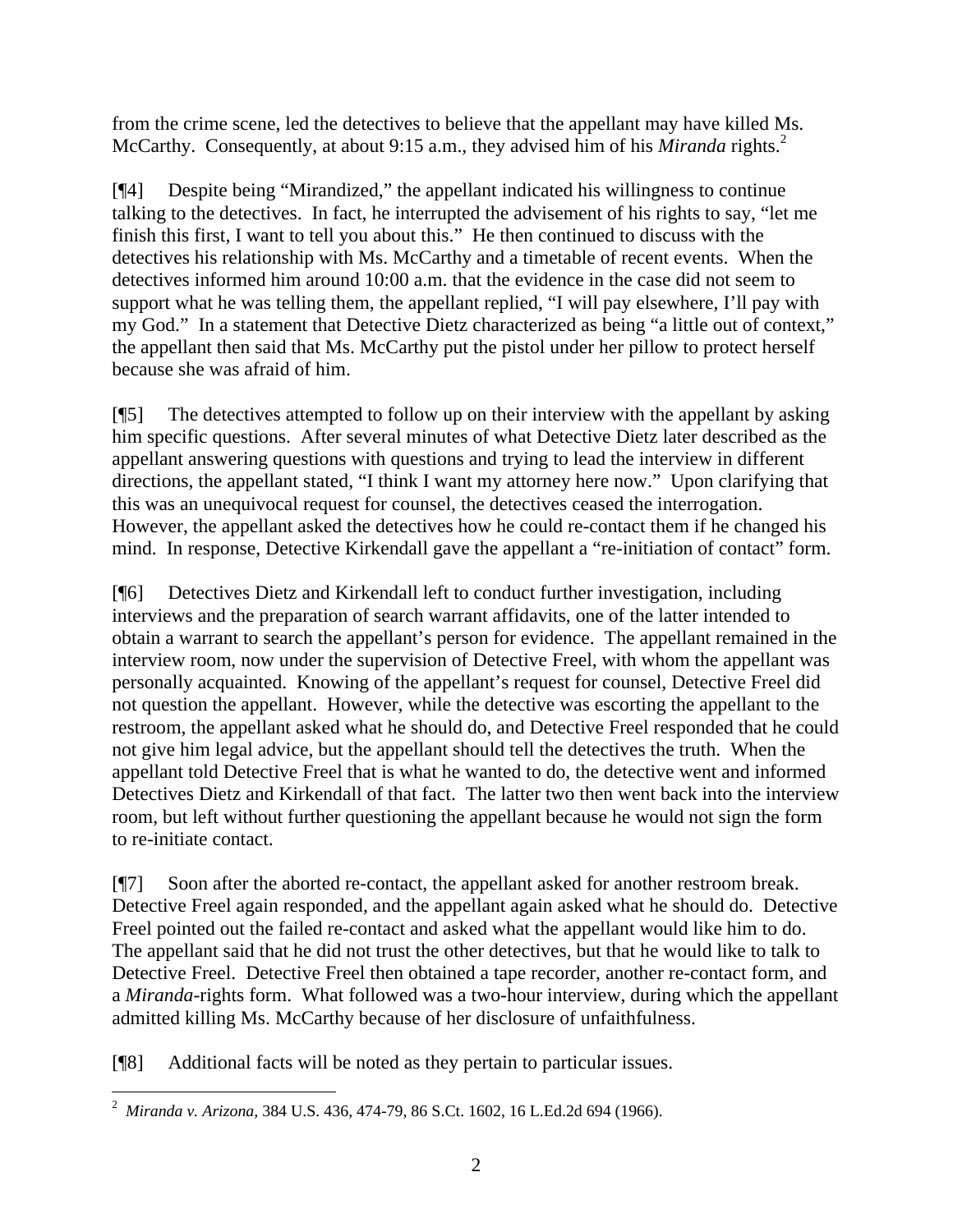#### **DISCUSSION**

#### *Motion to Suppress*

[¶9] The appellant remained in the police station interview room from approximately 7:00 a.m. to 4:30 p.m., with only a few restroom breaks. He was not provided with lunch, and he complained frequently of a headache. The officers testified that, although the appellant had voluntarily accompanied them to the station, he was not free to leave after his constitutional rights were explained to him at about 9:15 a.m. He requested counsel an hour later, and the interview ended. The appellant was not allowed to leave, however, and, after signing a recontact form, he eventually confessed to killing Ms. McCarthy.

[¶10] With these facts in mind, the appellant filed a pretrial motion to suppress his statement to Detective Freel. The district court heard that and other motions on August 31 and September 4, 2001. The motion was denied. In its decision letter, the district court identified three issues surrounding the April 25th statement: (1) whether the statement was obtained during custodial interrogation; (2) whether the statement was voluntary; and (3) whether the appellant re-initiated contact with the detectives after requesting counsel.

[¶11] We set forth our standard for reviewing the denial of a motion to suppress as it concerns these issues in *Gunn v. State,* 2003 WY 24, ¶¶ 5-12, 64 P.3d 716, 719-21 (Wyo. 2003):

> "'When we review a district court's ruling on a motion to suppress evidence, we do not interfere with the findings of fact unless they are clearly erroneous. When the district court has not made specific findings of fact, we will uphold its general ruling if the ruling is supportable by any reasonable view of the evidence. We consider the evidence in the light most favorable to the district court's ruling because of the district court's ability to assess "the credibility of the witnesses, weigh the evidence, and make the necessary inferences, deductions, and conclusions" at the hearing on the motion.'"

*Meek v. State,* 2002 WY 1, ¶ 8, 37 P.3d 1279, 1282 (Wyo.2002) (*quoting Frederick v. State,* 981 P.2d 494, 497 (Wyo.1999)). Voluntariness, however, is a question of law; thus, it is reviewed *de novo. Lewis v. State,* 2002 WY 92, ¶ 18, 48 P.3d 1063, 1068 (Wyo.2002).

. . .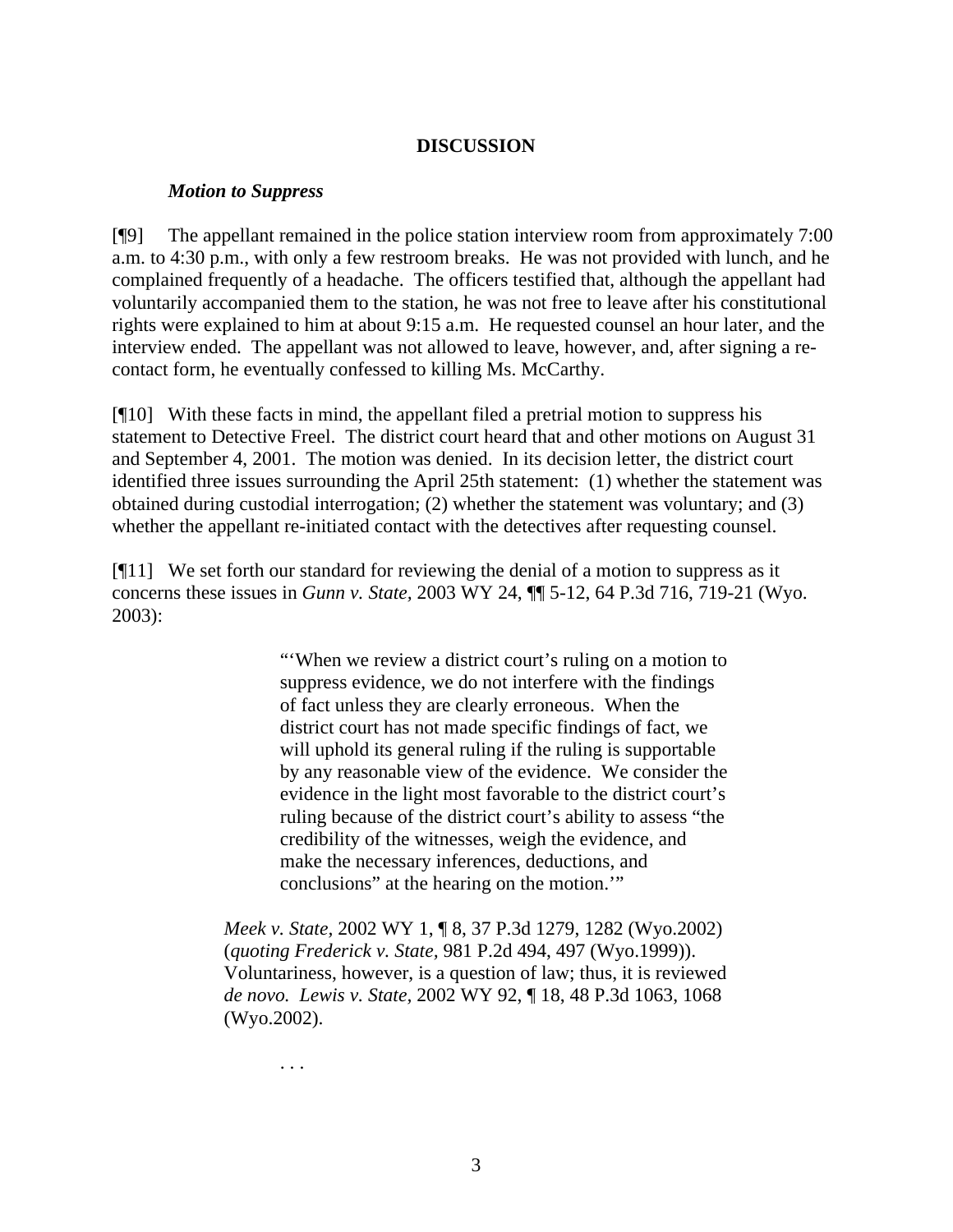Statements made by a suspect during custodial interrogation are admissible into evidence, providing certain advisements are made. *Miranda v. Arizona,* 384 U.S. 436, 444, 86 S.Ct. 1602, 16 L.Ed.2d 694 (1966). Statements made during custodial interrogation must be excluded upon a showing that the defendant was not advised of his *Miranda* rights. *Dickerson v. United States,* 530 U.S. 428, 434, 120 S.Ct. 2326, 147 L.Ed.2d 405 (2000), *cert. denied,* 535 U.S. 1106, 122 S.Ct. 2315, 152 L.Ed.2d 1069 (2002). In *Dickerson,* 530 U.S. at 435, 120 S.Ct. 2326, the United States Supreme Court stated:

> "Accordingly, we laid down 'concrete constitutional guidelines for law enforcement agencies and courts to follow.' . . . Those guidelines established that the admissibility in evidence of any statement given during custodial interrogation of a suspect would depend on whether the police provided the suspect with four warnings. These warnings (which have come to be known colloquially as '*Miranda* rights') are: a suspect 'has the right to remain silent, that anything he says can be used against him in a court of law, that he has the right to the presence of an attorney, and that if he cannot afford an attorney one will be appointed for him prior to any questioning if he so desires.'"

Custodial interrogation means "questioning initiated by law enforcement officers after a person has been taken into custody or otherwise deprived of his freedom of action in any significant way." *Miranda,* 384 U.S. at 444, 86 S.Ct. 1602. *See also Glass v. State,* 853 P.2d 972, 976 (Wyo.1993) and *Wunder v. State,* 705 P.2d 333, 334 (Wyo.1985). Neither general onthe-scene questioning as to facts surrounding a crime nor statements volunteered freely without compelling influences are considered to fall within this definition. *Miranda,* 384 U.S. at 477-78, 86 S.Ct. 1602.

The totality of the circumstances must be considered in determining whether a suspect is in custody when questioned. In *Beckwith v. United States,* 425 U.S. 341, 347, 96 S.Ct. 1612, 48 L.Ed.2d 1 (1976), the United States Supreme Court rejected the notion that a person who is the "focus" of a criminal investigation is, by that fact, "in custody." The United States Supreme Court made clear that "*Miranda* implicitly defined 'focus,' for its purposes, as 'questioning initiated by law enforcement officers *after* a person has been taken into custody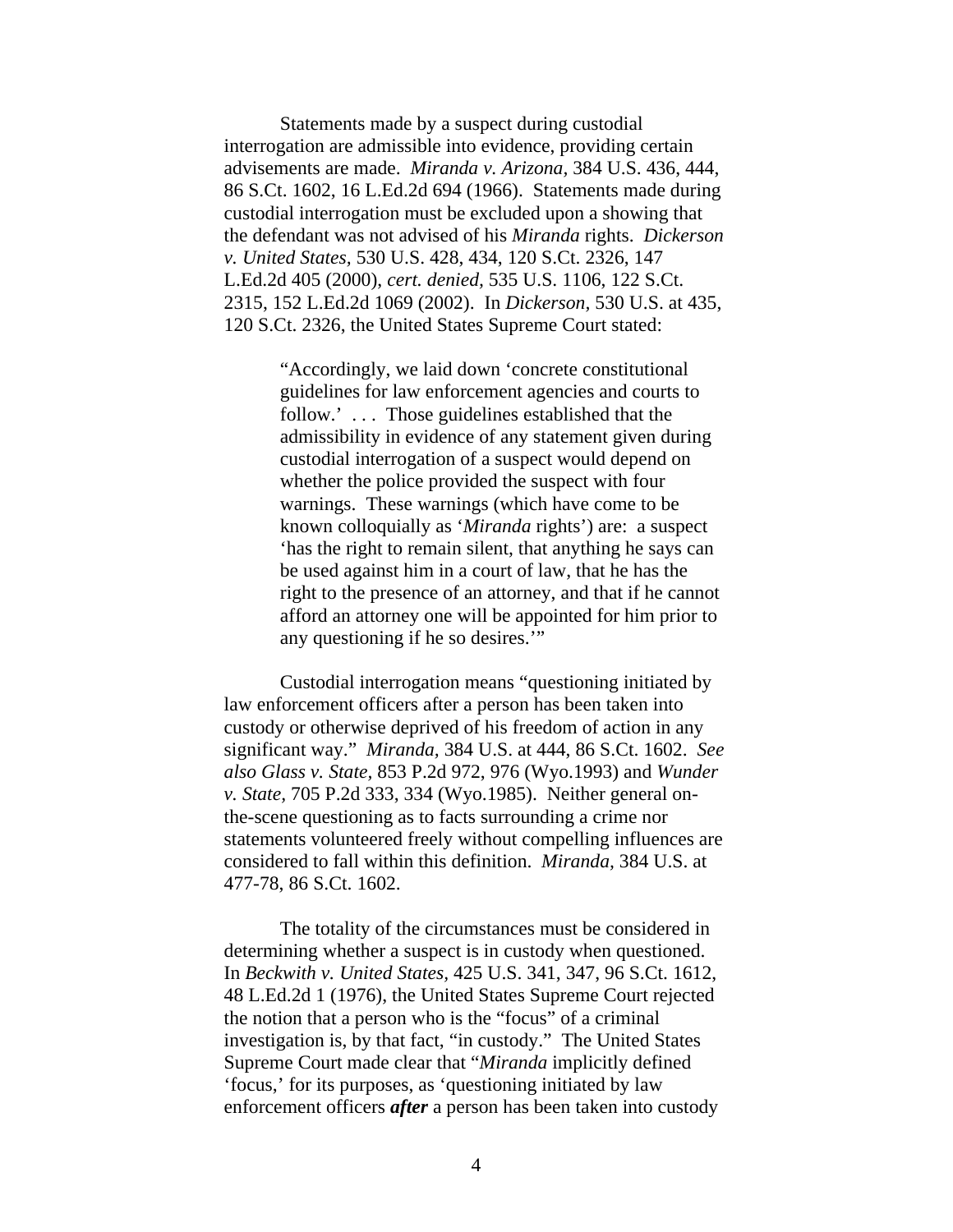or otherwise deprived of his freedom of action in any significant way.'" *Id.* at 347, 96 S.Ct. 1612 (*quoting Miranda,* 384 U.S. at 444, 86 S.Ct. 1602) (emphasis in original). The proper inquiry is to ask "whether a reasonable man in Appellant's position would have considered himself to be in police custody." *Glass,*  853 P.2d at 976.

Several factors are relevant to be considered in determining whether a restraint is "custodial" for *Miranda* purposes. Among these are: (1) whether a suspect is questioned in familiar or neutral surroundings; (2) the number of police officers present; (3) the degree of physical restraint and whether it is comparable to those associated with a formal arrest; and (4) the duration and character of the interrogation. *See* 2 Wayne R. LaFave, Jerold H. Israel and Nancy J. King, *Criminal Procedure*  § 6.6(c) at 527 (2nd ed.1999); *see also Wunder,* 705 P.2d at 335. The nature of the interrogator, the nature of the suspect, the time and place of the interrogation, the progress of the investigation at the time of the interrogation, whether the suspect is informed that his detention would not be temporary, and the elapsed amount of time between questioning and the arrest may be important factors as well. *Wunder,* 705 P.2d at 335; J.F. Ghent, Annotation, *What Constitutes "Custodial Interrogation" Within Rule of Miranda v. Arizona Requiring that Suspect be Informed of His Federal Constitutional Rights Before Custodial Interrogation,* 31 A.L.R.3d 565 (1970). No one factor alone will necessarily establish custody for *Miranda* purposes, and not all factors will be relevant to a given case.

 The giving of *Miranda* warnings, by itself, does not suffice to render a statement admissible. The Fifth and Fourteenth Amendments to the United States Constitution, and Wyo. Const. art. 1, §§ 6 and 11, require that statements also must be voluntary. *Lewis,* 2002 WY 92, ¶ 18, 48 P.3d at 1068; *Mitchell v. State,* 982 P.2d 717, 721 (Wyo.1999); *Doyle v. State,*  954 P.2d 969, 971-72 (Wyo.1998).

> "'To be voluntary, the defendant's statements must result from "free and deliberate choice rather than intimidation, coercion, or deception." *Madrid v. State,* 910 P.2d 1340, 1344 (Wyo.1996). Because we presume a defendant's statements to be involuntary, the burden rests on the State to show, by a preponderance of the evidence, that the defendant's statements were voluntary. [*State v.*] *Evans,* 944 P.2d [1120] at 1126-27 [(Wyo.1997)]. Once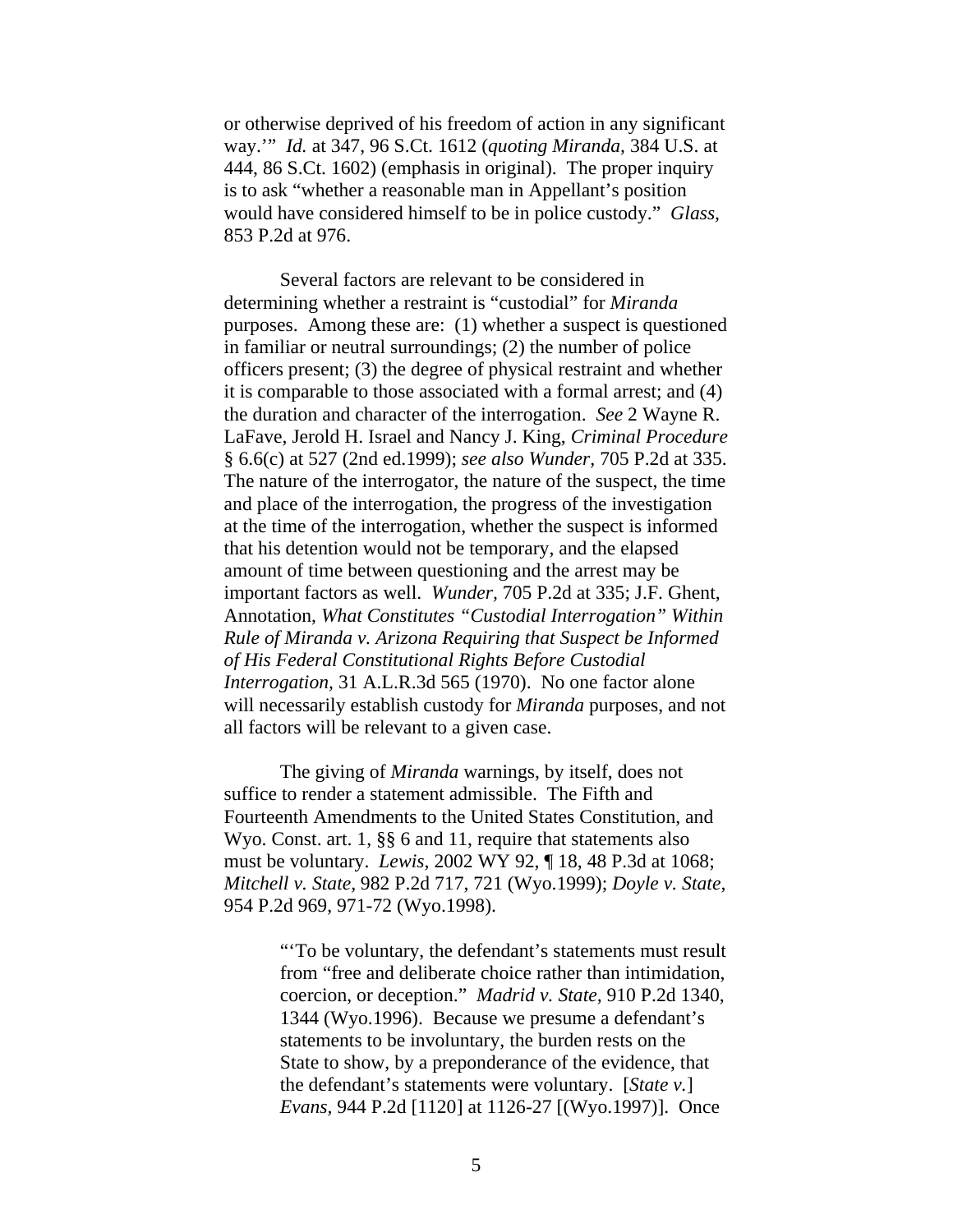the State has met its burden and rebutted the presumption of involuntariness, the defendant may be required to present evidence demonstrating the involuntariness of his statements. *Id.* at 1126. If such statements resulted from coercion, then the statements are inadmissible at trial for any purpose because their validity is suspect. *Id.* at  $1125."$ 

*Lewis,* 2002 WY 92, ¶ 18, 48 P.3d at 1068 (*quoting Mitchell,*  982 P.2d at 721). We look to the totality of the circumstances to determine if the defendant's statements were voluntary. *Lewis,* 2002 WY 92, ¶ 18, 48 P.3d at 1068 (*quoting Mitchell,* 982 P.2d at 721).

Factors a trial court may consider in determining whether statements were made voluntarily include:

> "'[T]he atmosphere and events surrounding the elicitation of the statement, such as the use of violence, threats, promises, improper influence or official misconduct, the conduct of the defendant before and during the interrogation and the defendant's mental condition at the time the statement is made[,] . . . whether the defendant was in custody or was free to leave and was aware of the situation; whether *Miranda* warnings were given prior to any interrogation and whether the defendant understood and waived *Miranda* rights; whether the defendant had the opportunity to confer with counsel or anyone else prior to the interrogation; whether the challenged statement was made during the course of an interrogation or instead was volunteered; whether any overt or implied threat or promise was directed to the defendant; the method and style employed by the interrogator in questioning the defendant and the length and place of the interrogation; and the defendant's mental and physical condition immediately prior to and during the interrogation, as well as educational background, employment status, and prior experience with law enforcement and the criminal justice system.""

*Simmers v. State,* 943 P.2d 1189, 1195-96 (Wyo.1997) (*quoting State v. Evans,* 944 P.2d 1120, 1125-26 (Wyo.1997); *People v. Gennings,* 808 P.2d 839, 845 (Colo.1991); and *People v. Pearson,* 725 P.2d 782, 783 (Colo.1986)).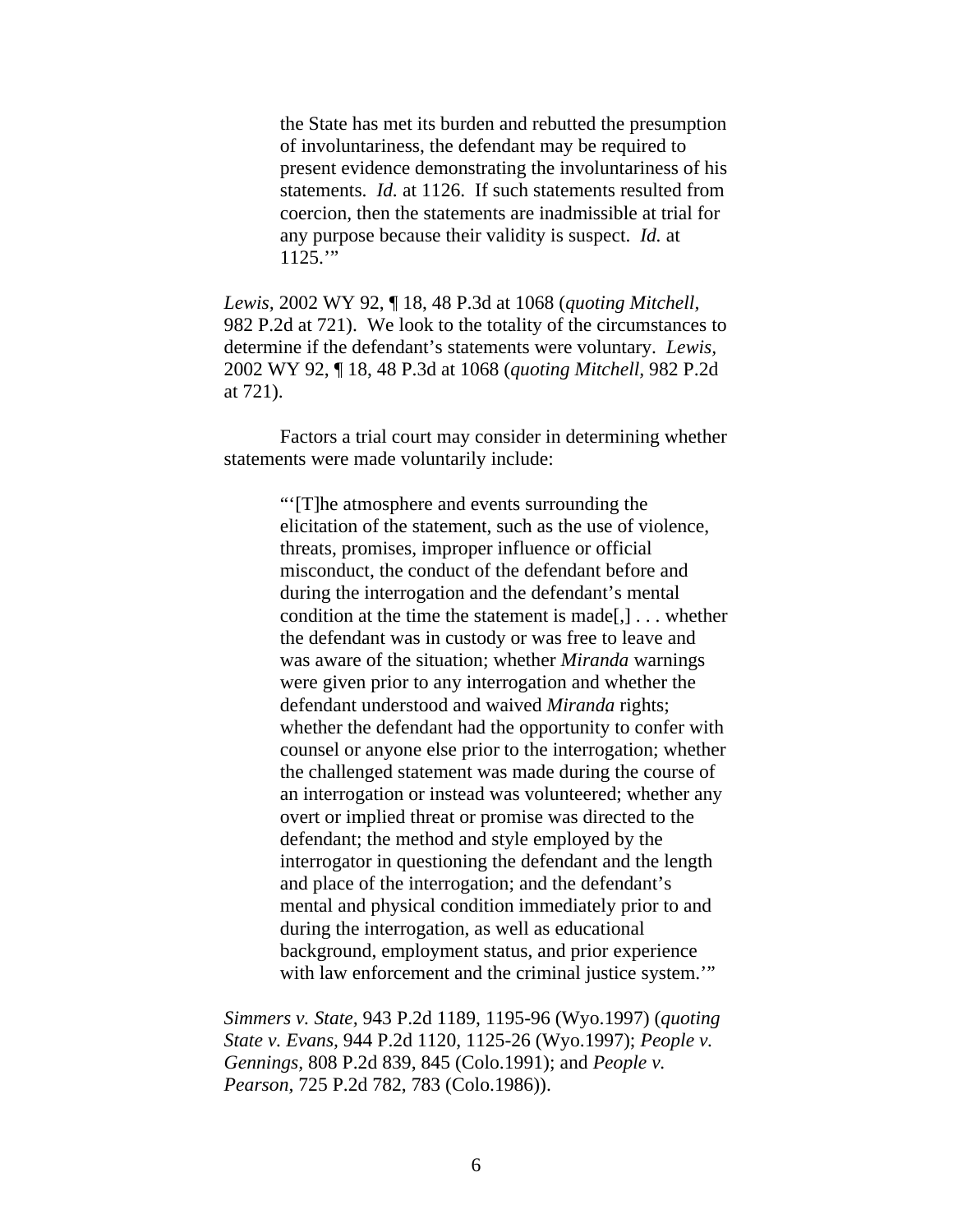[¶12] Two inquiries are required in determining whether an accused was in custody during an interrogation: first, what were the circumstances, and second, would a reasonable person have felt at liberty to terminate the interrogation and leave. *Kolb v. State,* 930 P.2d 1238, 1243 (Wyo. 1996). The fact of custody is not determined by the subjective intent of the law enforcement officer, or the subjective belief of the accused.

> An officer testified that he felt that, after the marijuana was found, Appellant was not free to leave; however, he never told Appellant that he was not free to leave, nor did he hear anyone else tell Appellant that he was not free to leave. "'A policeman's unarticulated plan has no bearing on the question whether a suspect was "in custody" at a particular time; the only relevant inquiry is how a reasonable man in the suspect's position would have understood his situation.'" *Wunder [v. State],* 705 P.2d [333] at 335 [(Wyo.1985)] (*quoting Berkemer v. McCarty,* 468 U.S. 420, 442, 104 S.Ct. 3138, 3151, 82 L.Ed.2d 317 (1984)).

> > ""It was the compulsive aspect of custodial" interrogation, and not the strength or content of the government's suspicions at the time the questioning was conducted, which led the Court to impose the *Miranda*  requirements with regard to custodial questioning."' . . . *United States v. Caiello,* 420 F.2d 471, 473 (CA2 1969) [, *cert. denied,* 397 U.S. 1039 [90 S.Ct. 1358, 25 L.Ed.2d 650] (1970)] [A]n objective, reasonable-man test is appropriate because, unlike a subjective test, it 'is not solely dependent either on the self-serving declarations of the police officers or the defendant nor does it place upon the police the burden of anticipating the frailties or idiosyncrasies of every person whom they question[.' *People v. P.,* 21 N.Y.2d 1, 286 N.Y.S.2d 225, 230, 233 N.E.2d 255, 260 (N.Y.1967).]"

*Id.* (*quoting Berkemer,* 468 U.S. at 442 n. 35, 104 S.Ct. at 3151 n. 35).

*Southworth v. State,* 913 P.2d 444, 450-51 (Wyo. 1996). The giving of *Miranda* rights may be indicative of, but is not necessarily determinative of, custodial interrogation. *Eckenrod v. State,* 2003 WY 51, ¶ 20, 67 P.3d 635, 641 (Wyo. 2003).

[¶13] In its decision letter in the instant case, the district court began its analysis of these issues by quoting a portion of the following passage from *Houghton v. State,* 6 P.3d 643, 648 (Wyo. 2000):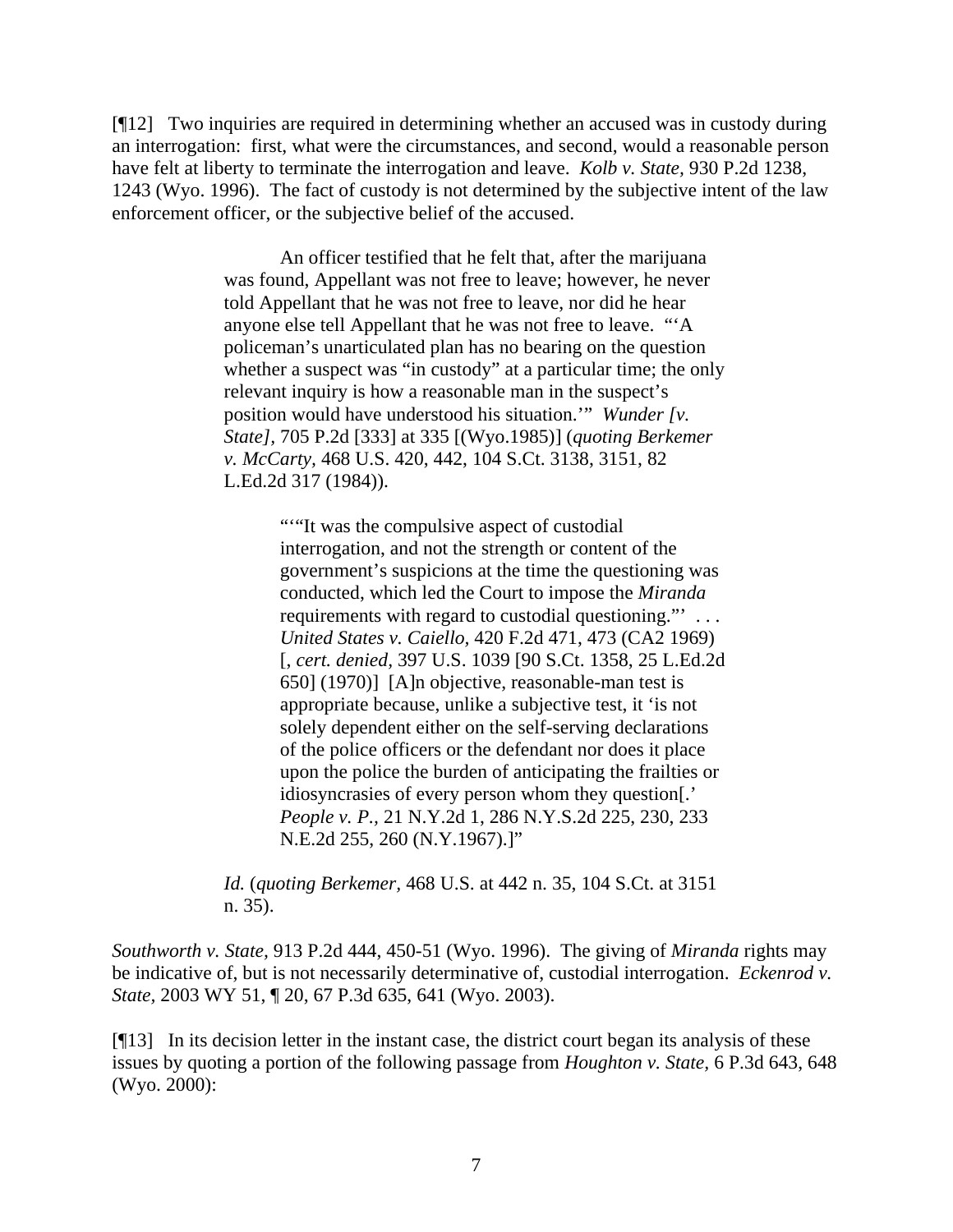In *Edwards v. Arizona,* 451 U.S. 477, 101 S.Ct. 1880, 68 L.Ed.2d 378 (1981), the United States Supreme Court held that an accused person in custody who has expressed his desire to deal with the police only through counsel is not subject to further interrogation by the authorities until counsel has been made available to him, unless the accused himself initiates further communication with the police. 451 U.S. at 484-85, 101 S.Ct. at 1885. The Court further held that when an accused has invoked his Fifth Amendment right to have counsel present during custodial interrogation, a valid waiver of that right cannot be established by showing only that he responded to further police-initiated custodial interrogation even if he has been advised of his rights. 451 U.S. at 484, 101 S.Ct. at 1885.

[¶14] The district court then noted several circumstances leading to its conclusion that the appellant was not in custody during the interview with Detective Freel on April 25th: (1) the appellant voluntarily went to the police station upon request; (2) he was told at the outset of the interview that he was free to leave; (3) he was never formally arrested, handcuffed, or incarcerated; (4) he never asked to leave; and (5) he was watched by the officers because of a pending warrant for the search of his person. While we agree that these circumstances existed, and giving due deference to the district court's findings of fact in this regard, we are forced to conclude that, under the totality of the circumstances, a reasonable person in the appellant's situation would not have felt at liberty to leave.

[¶15] The appellant arrived at the police station voluntarily early in the morning. After a couple of hours of questioning, he was given his *Miranda* warnings. Although their subjective intent is not controlling, it should be noted that Detectives Dietz, Kirkendall and Freel all consider the appellant to have been in custody from that point forward.<sup>3</sup> From midmorning until he was formally arrested late in the afternoon, the appellant was not allowed to leave the interview room unescorted, he was not allowed to have contact with third persons, and he was not allowed out of the eyesight of a law enforcement officer. To gain attention, he had to knock on the closed door of the interview room and wait for an officer's response. Despite the fact that no officer had directly told the appellant that he was no longer free to go, the situation had changed to such a degree that it must have been obvious to everyone, including the appellant, that he could not leave. The appellant was, in fact, in custody. Because "custody" requires only that an accused be "'deprived of his freedom of action in any significant way,'" being placed in "custody" for *Miranda* purposes can occur before actual arrest. *Martinez v. State,* 943 P.2d 1178, 1181 (Wyo. 1997) (*quoting Southworth*, 913 P.2d at 449); *Eckenrod,* 2003 WY 51, ¶ 20, 67 P.3d at 641.

<sup>3</sup> The fact of custody is determined under an objective standard to avoid the self-serving statements of the participants. One fear is that officers might describe truly custodial situations as non-custodial. That has not happened here, where the officers all agree the appellant was in custody.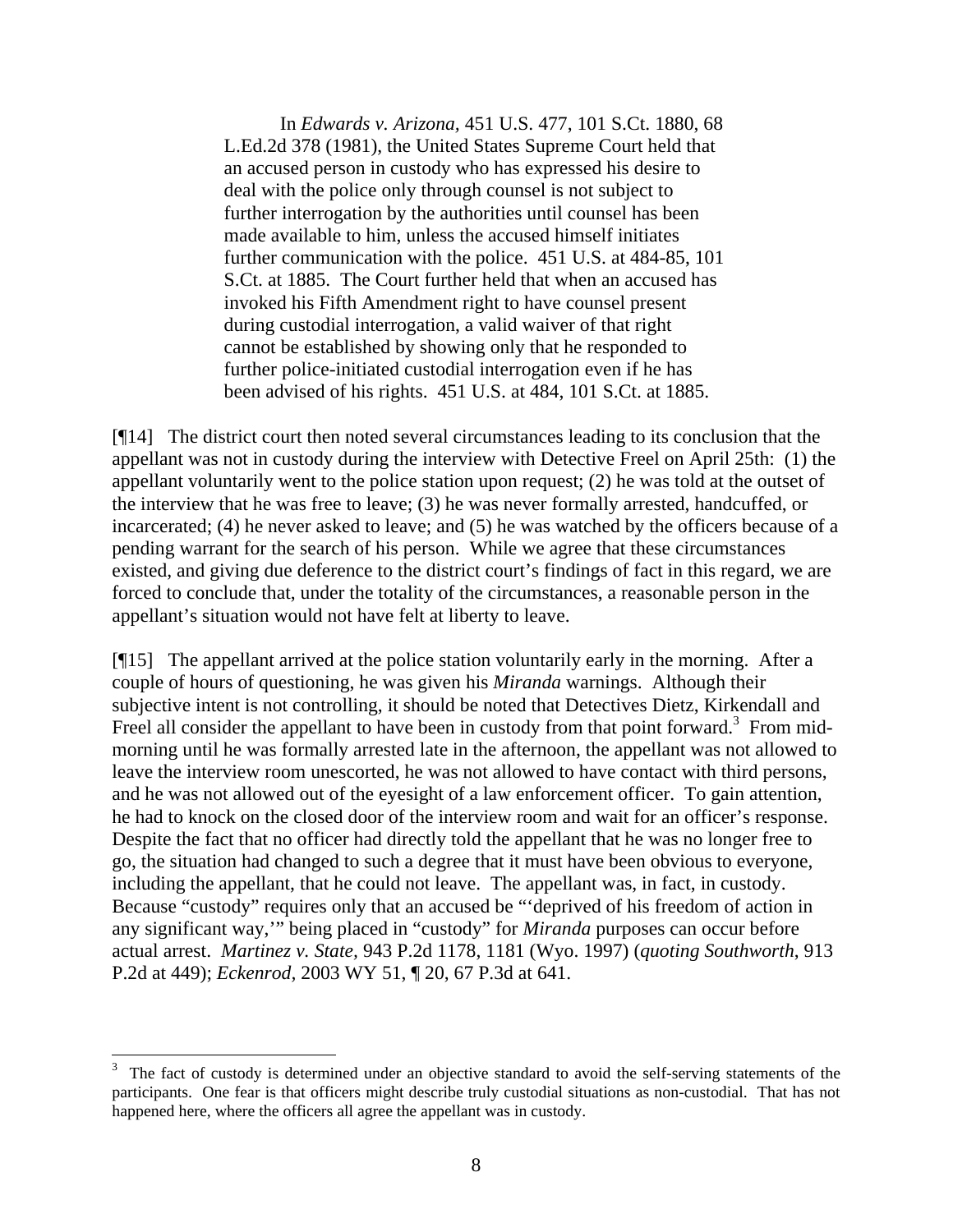[¶16] The determination that the appellant was in custody during the interrogation by Detective Freel on April 25th does little, however, to answer the questions before this Court. No issue exists as to the necessity of *giving* the *Miranda* warnings because the appellant does not deny that he was Mirandized twice before that interview nor does he challenge the sufficiency of those advisements. The relevance of the custody factor, therefore, is limited to its role in determining the voluntariness of the appellant's statements, and his initiation of recontact with the detectives.

[¶17] The two-part test for determining the validity of an accused's statement to law enforcement officials after he has requested counsel is to inquire, first, whether he initiated the contact, and second, whether, under the totality of the circumstances, he waived his right against self-incrimination. *Wells v. State,* 846 P.2d 589, 594 (Wyo. 1992). The district court found that the appellant voluntarily initiated the re-contact with the detectives that resulted in the statement he gave Detective Freel. We agree. Not once, but twice, the appellant approached Detective Freel with questions as to what he should do. Those contacts were "initiated" by the appellant, as that word is ordinarily understood. *See Wells,* 846 P.2d at 594.<sup>4</sup> There is no suggestion in the record that any of the detectives, or any other law enforcement officials, spoke to or questioned the appellant after he requested counsel. In fact, the appellant's first attempt to initiate re-contact with the detectives failed because Detectives Dietz and Kirkendall would not speak with him unless he signed a Request for Contact Form, which he was reluctant to do. His refusal to speak to those detectives shows that he was aware that silence was an option. Furthermore, Detective Freel did not agree to the later interview with the appellant until he had once again advised him of his *Miranda*  rights, and the appellant had read and signed the Request for Contact Form, which contained the following language:

> I Rehan Bhutto, DID/DO HEREBY REQUEST THAT DETECTIVE[] FREEL COME TO THE 201 N. DAVID ST. FOR THE PURPOSE OF INTERVIEWING ME IN REGARDS TO A CRIMINAL INVESTIGATION FOR WHICH I WAS INVOLVED IN OR HAVE PERSONAL KNOWLEDGE OF . .

.

I DO THIS OF MY OWN FREE WILL WITHOUT COUNSEL BEING PRESENT. NO PROMISES HAVE BEEN MADE TO ME FOR LENIENCY IN EXCHANGE FOR MY STATEMENT OR COOPERATION IN THE CASE . . .

I FULLY UNDERSTAND THE ABOVE CONDITIONS AND THAT IT WAS I THAT INITIATED THE CONTACT WITH DETECTIVES. . .

 4 "Initiate" means "to cause or facilitate the beginning of: set going . . .." Merriam-Webster's Ninth New Collegiate Dictionary 622 (9th ed. 1986).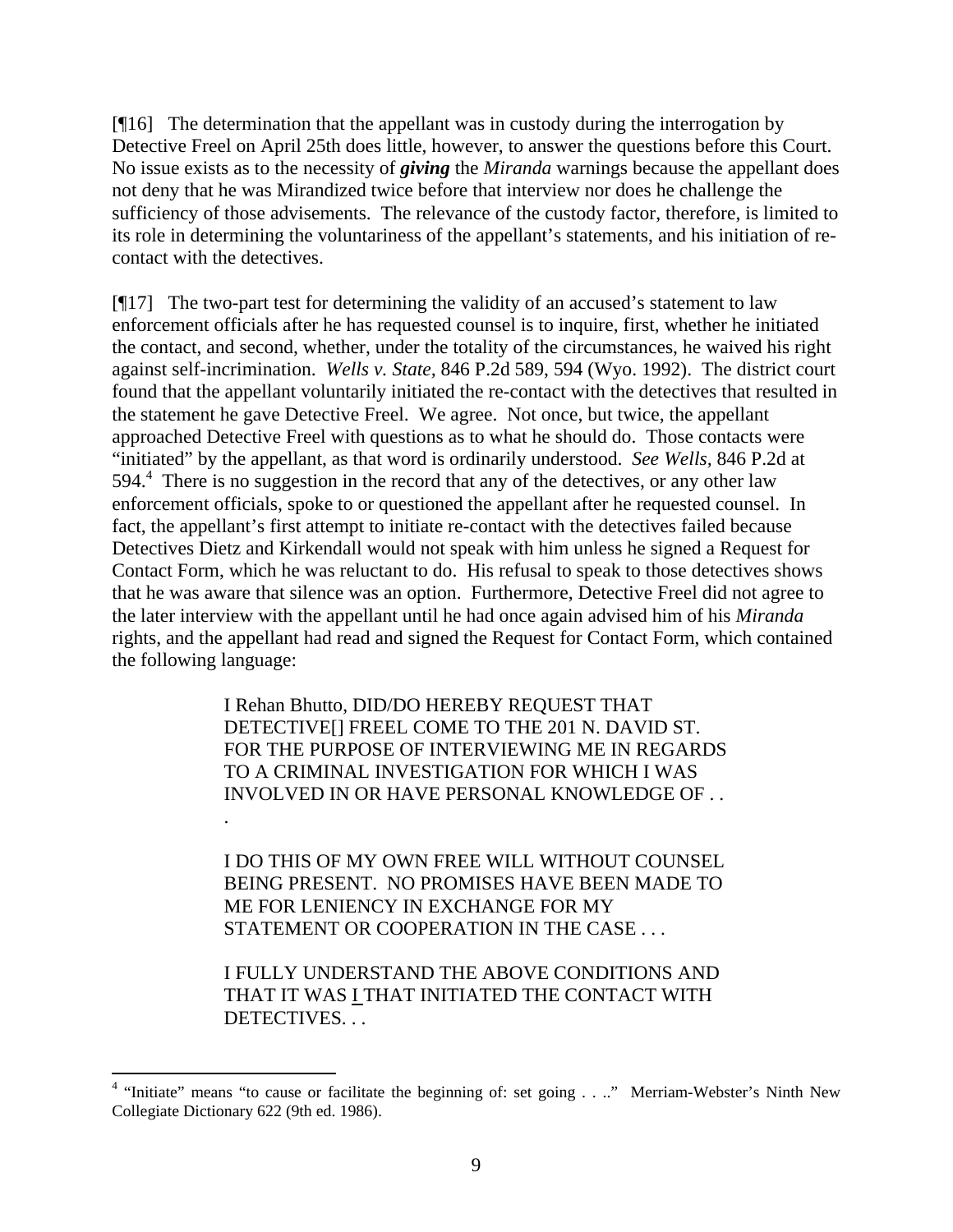[¶18] The evidence is clear that the appellant, not the detectives, initiated the contact that led to his confession. The remaining question is whether that contact was a voluntary waiver of his right against self-incrimination. We have already herein delineated the factors that are to be considered in determining voluntariness. Having reviewed the entire record, and having considered the applicable factors, we agree with the district court's succinct analysis and conclusion that the appellant's statements to Detective Freel were voluntarily made:

> Finally, the Court would find that the statement given by the Defendant to Detective Freel on April 25th was voluntarily given. While the Defendant did complain of a headache, it cannot be said that his physical condition was such to conclude that the statement was involuntarily given. *Jansen v. State,* 892 P.2d 1131, 1140 (Wyo. 1995). The testimony presented in the case at hand unanimously supports the findings that the Defendant, during the time in question, was oriented to time and place, responsive to inquiries made of him, and able to clearly express himself. It must also be noted that in the almost two hours that he talked with Detective Freel, the Defendant clearly communicated his desire to talk and discuss the matters at issue without any reservation on his part. Therefore, given the totality of the circumstances, there can be no question but that the prosecution met its burden of proving by a preponderance of the evidence that the Defendant's statement to Detective Freel on April 25, 2001, was given voluntarily. *State v. Evans,* 944 P.2d 1120, 1127 (Wyo. 1997).

We would add only that, under the totality of the circumstances, the appellant's confinement to the interview room for the better part of the day was for legitimate purposes during a murder investigation, was minimally intrusive given the situation, and cannot be characterized as "'coercive state action, such as trickery, psychological pressure, or mistreatment.'" *State v. Evans,* 944 P.2d 1120, 1125 (Wyo. 1997) (*quoting Withrow v. Williams*, 507 U.S. 680, 708, 113 S.Ct. 1745, 1762, 123 L.Ed.2d 407 (1993) (O'Connor, J., concurring)). Neither can it be said that the appellant's "will was overborne by the police and that [his] capacity for self-determination was seriously impaired." *Evans*, 944 P.2d at 1125.

### *Uncharged Misconduct Evidence*

[¶19] The admissibility of what has come to be called uncharged misconduct evidence is determined under W.R.E. 404(b):

> Evidence of other crimes, wrongs, or acts is not admissible to prove the character of a person in order to show that he acted in conformity therewith. It may, however, be admissible for other purposes, such as proof of motive, opportunity, intent,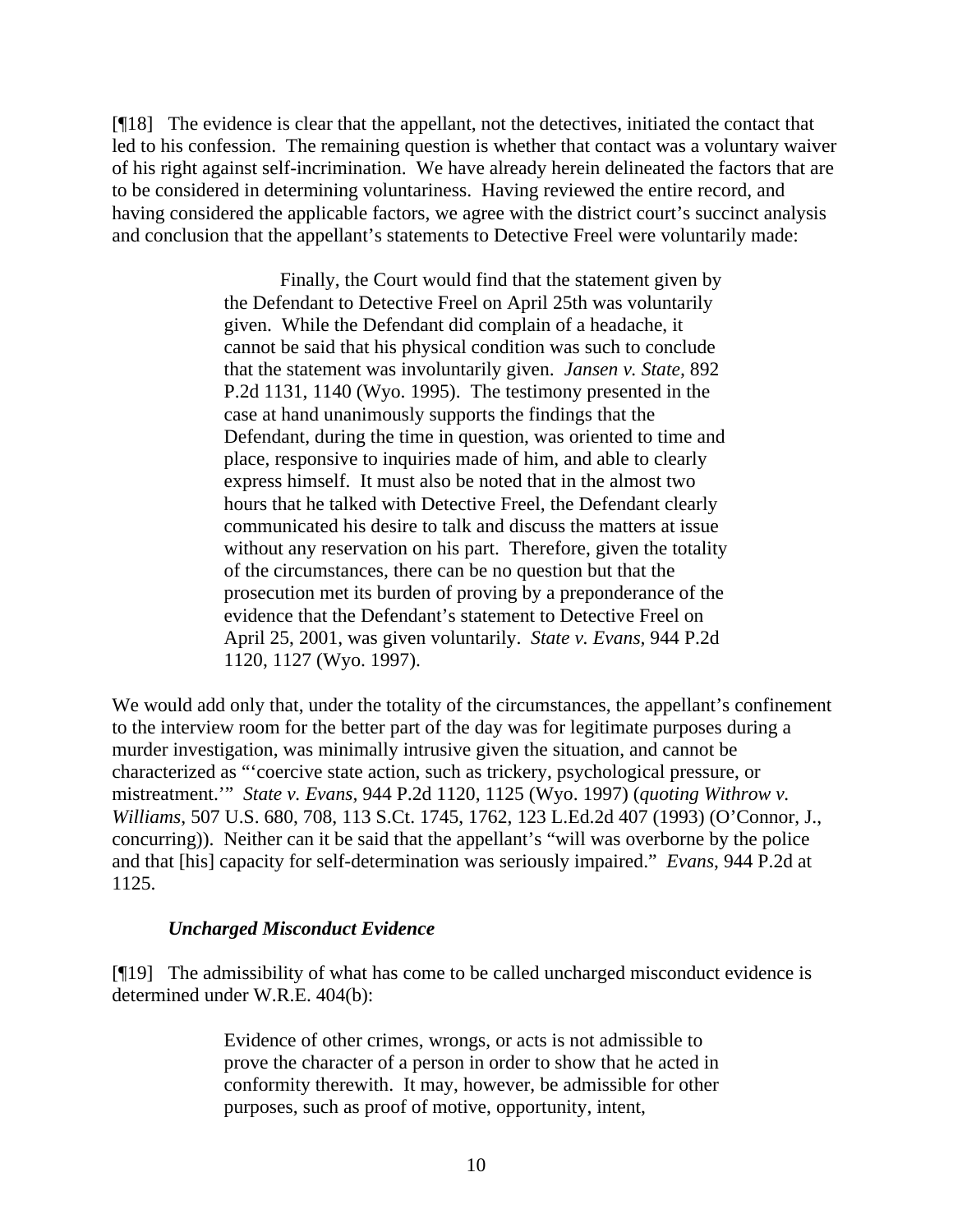preparation, plan, knowledge, identity, or absence of mistake or accident.

Such evidence is also subject to the mandates of W.R.E. 402 and 403 that it be relevant and that its probative value not be "substantially outweighed by the danger of unfair prejudice, confusion of the issues, or misleading the jury, or by considerations of undue delay, waste of time, or needless presentation of cumulative evidence." W.R.E. 403. Because uncharged misconduct evidence may be admitted only for these limited purposes, this Court has adopted a stringent test for determining admissibility. *See Gleason v. State,* 2002 WY 161, ¶¶ 16-18, 26-33, 57 P.3d 332, 339-40, 342-44 (Wyo. 2002). Admissibility determinations are reviewed for an abuse of discretion. *Id.* at ¶ 18, 57 P.3d at 340.

[¶20] The specific evidence to which the appellant objected in the district court and which is the subject of this appellate issue consisted of the testimony of seven people describing various incidents of threats and violence between the appellant and Ms. McCarthy during the six-year period prior to her death.<sup>5</sup> It is the appellant's contention that these incidents were too remote in time to be relevant to any matter at issue in the present case, and that the evidence was, therefore, substantially more prejudicial than probative.

[¶21] Prior to trial, the appellant filed a demand for notice of the State's intent to introduce evidence under W.R.E. 404(b). In its response, the State identified the witnesses who eventually testified at trial, as well as other potential "404(b)" witnesses, and specified proof of motive, intent, malice, and lack of accident as justification for the testimony. The matter was heard along with other pretrial motions. The appellant challenged the proffered evidence on three grounds: that it was too remote in time, that it was uncorroborated, and that the witnesses were biased against him. The State's position was that the evidence tended to prove a pattern in the relationship between the appellant and Ms. McCarthy, that the incidents were not too remote in time to be relevant, and that they specifically tended to prove intent, motive, malice, and lack of accident.

[¶22] The district court ruled from the bench at the motion hearing, allowing the State to introduce the uncharged misconduct evidence now at issue. The district court found the evidence to be probative of motive, intent, malice, and lack of accident. It also held that the relationship between the appellant and Ms. McCarthy was relevant, and that none of the alleged incidents of prior violence was so remote in time as to lose its relevance. Finally, the

 $\overline{a}$ <sup>5</sup> Michael Concepcion testified that on April 17, 1997, he overheard Ms. McCarthy tell the appellant, "this is the last time you'll hit me," and that he observed Ms. McCarthy to have a bloodied, swollen lip. Michael McCarthy and Trisha McCarthy testified that the appellant physically assaulted Ms. McCarthy in Texas in 1995. Cheryl McFarland testified that on April 9, 1999, the appellant physically assaulted Ms. McCarthy by "slapp[ing] her around," and that sometime in 1994 she overheard the appellant threaten to kill Ms. McCarthy if he ever "caught her with someone else." Heather Frisby testified to a violent incident "three or four years ago." Angel Wheeler testified that on Halloween of 1998, she witnessed the appellant drag Ms. McCarthy out of a bar. Cynthia Burton testified that "three or four years ago" she witnessed the appellant shove and be physically abusive toward Ms. McCarthy.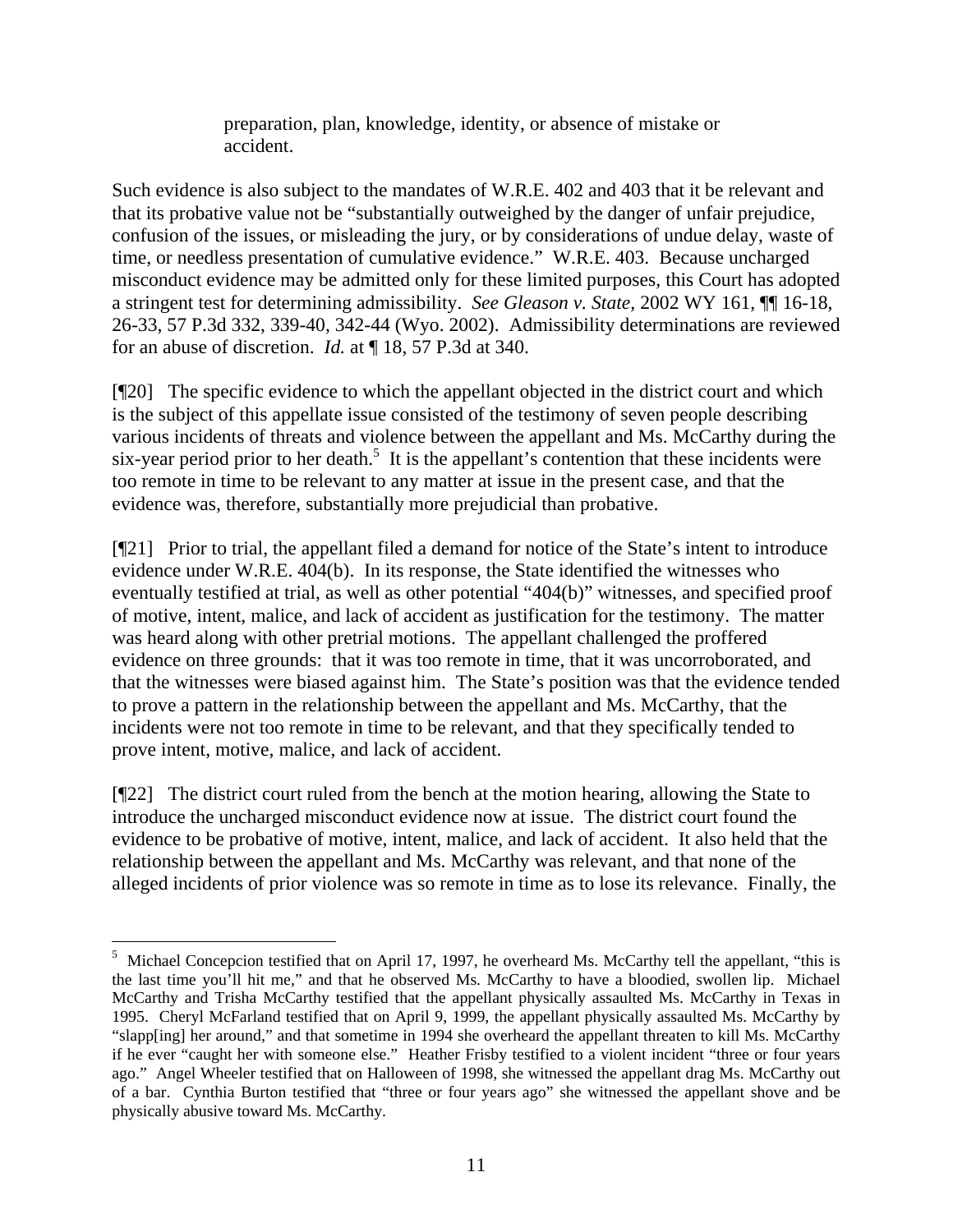district court concluded that the probative value of the evidence was not outweighed by any danger of unfair prejudice.

[¶23] In this appeal, the appellant argues that the alleged prior acts of domestic abuse were remote in time and were dissimilar to the alleged crime, thereby rendering them more unfairly prejudicial than probative. In response, the State contends that the defense at trial was not "I didn't do it," but was that the appellant was guilty only of manslaughter. Consequently, questions of motive, malice, intent and lack of accident had to be resolved by the jury, making the evidence relevant.

[¶24] We agree with the district court that the State's uncharged misconduct evidence was admissible. Evidence of prior threats and assaults may be admissible to prove motive and intent. *Longfellow v. State,* 803 P.2d 848, 853 (Wyo. 1990); *Smizer v. State,* 752 P.2d 406, 409-10 (Wyo. 1988); *Cutbirth v. State,* 751 P.2d 1257, 1264 (Wyo. 1988). As the district court held, such evidence may also be admissible because it helps the jury understand the relationship between the parties. *Solis v. State,* 981 P.2d 28, 31 (Wyo. 1999). Likewise, evidence of prior abuse may be admissible to counter a defense, such as accident or lack of intent. *Kenyon v. State,* 2004 WY 100, ¶ 24, 96 P.3d 1016, 1026 (Wyo. 2004), *cert. denied*, 125 S.Ct. 1389 (2005). Therefore, the evidence was offered for a proper purpose.

[¶25] As to remoteness in time, this Court has repeatedly refused to set a particular time limit for uncharged misconduct evidence, has said that the matter is left to the discretion of the trial court, and has said that remoteness affects weight rather than admissibility. *Hart v. State,* 2002 WY 163, ¶ 23, 57 P.3d 348, 356 (Wyo. 2002); *Griswold v. State,* 994 P.2d 920, 926 (Wyo. 1999); *Lonquest v. State,* 495 P.2d 575, 583 (Wyo.), *cert. denied*, 409 U.S. 1006 (1972). The standard is reasonableness, considering the context of, and the theory supporting admission of, the evidence. *Hart,* 2002 WY 163, ¶ 24, 57 P.3d at 356.

[¶26] We conclude that the district court did not abuse its discretion in admitting the challenged evidence. The alleged incidents were all within five or six years of the charged crime, which period of time is not unreasonable under the circumstances, and is, indeed, much shorter than others that have been allowed. *See Hart,* 2002 WY 163, ¶ 19, 57 P.3d at 355 (28-29 years); *Griswold,* 994 P.2d at 926 (16-17 years); and *Britton v. State,* 845 P.2d 1374, 1376 (Wyo. 1992) (8-13 years). And finally, the district court appropriately instructed the jury as to the limited purposes for which the evidence was admitted.<sup>6</sup>

The Court has admitted the testimony of Jason Ujvary, William MacFarland, Cheryl MacFarland, Duanne Swanson, Trish MacFarland,

l <sup>6</sup> Instruction No. 25 stated:

Generally, evidence of a person's character or a trait of his character may not be used to prove that he acted in conformity with his trait or character on a particular occasion. Likewise, evidence of prior wrongs or acts may not be used to show that a person has a particular character or that he acted in conformity with such character.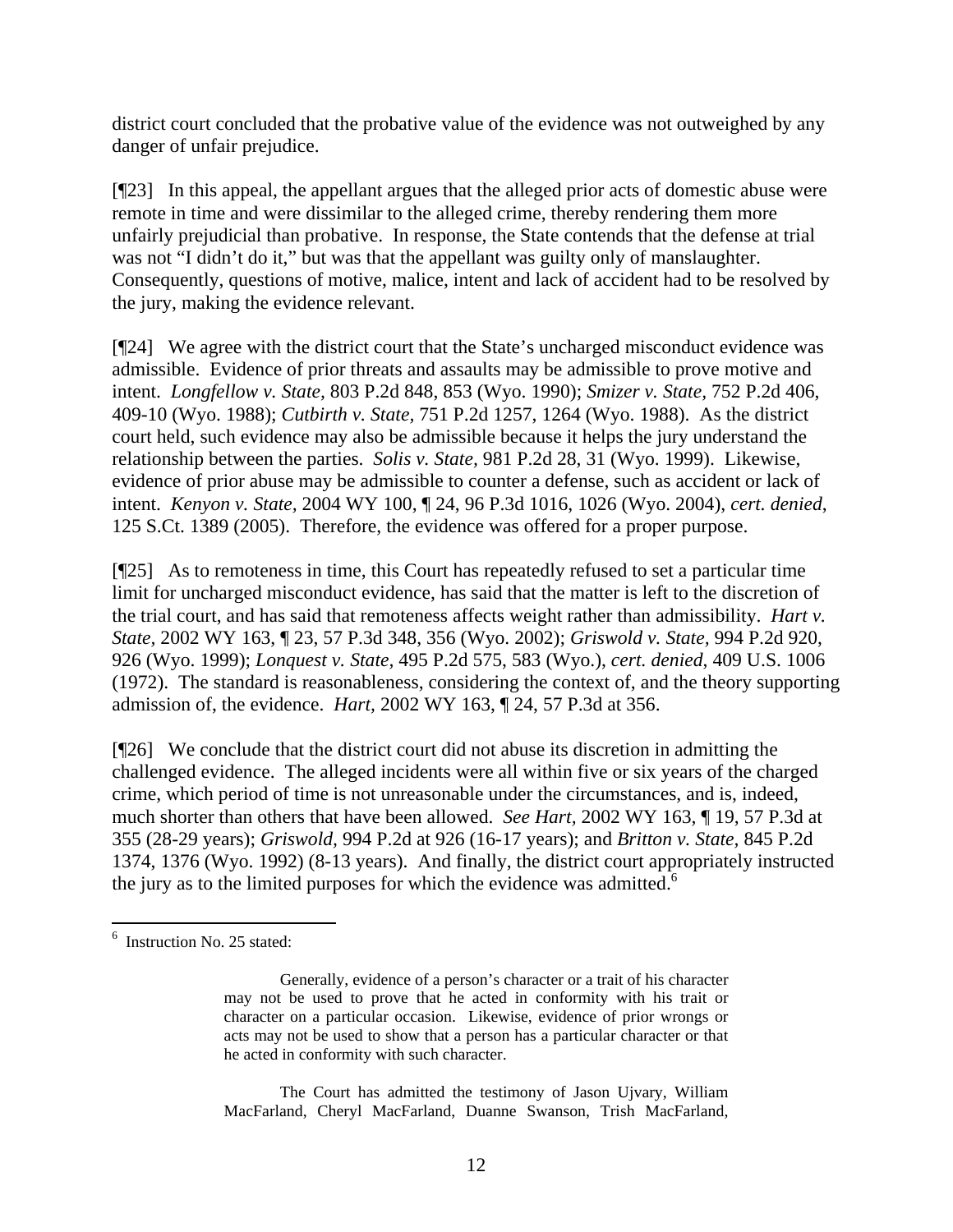[¶27] We will affirm the district court's admission of the challenged uncharged misconduct evidence because the district court followed the appropriate procedures in determining its admissibility, because the district court considered the appropriate factors in reaching its decision, and because the record sufficiently evidences that process.

#### *Photographs*

[¶28] Numerous photographs were taken during the investigation into Ms. McCarthy's death. Prior to trial, the appellant filed a motion in limine seeking to prevent the State from introducing into evidence photographs of Ms. McCarthy's body at the scene or during autopsy. When the motion was heard, the appellant took the position that, understanding the need for a limited number of photographs showing manner and cause of death, the district court should exercise its discretion to prevent the unduly prejudicial effect of a presentation of cumulative gruesome photographs. The State contended that the photographs were necessary to prove such things as premeditation and malice, that they were necessary adjuncts to certain testimony, and that physical evidence such as photographs convey more information than words alone. The district court denied the motion in limine, leaving it to defense counsel to object at trial to proferred exhibits.

[¶29] The question of whether to admit photographs into evidence, like other evidentiary decisions, is left to the reasonable discretion of the trial court. *Wilks v. State,* 2002 WY 100, ¶ 13, 49 P.3d 975, 982 (Wyo. 2002) (*quoting Reeder v. State*, 515 P.2d 969, 972 (Wyo. 1973)); *Barnes v. State,* 858 P.2d 522, 527 (Wyo. 1993). That discretion is not, however, unguided. To be admissible, photographs, like other evidence, must be relevant and probative. W.R.E. 401, 402; *Barnes,* 858 P.2d at 526; *Reeder,* 515 P.2d at 972. Further, even relevant photographs may be excluded if their probative value is outweighed by the danger of unfair prejudice. W.R.E. 403; *Barnes,* 858 P.2d at 526-27. The appellant bears the burden of establishing an abuse of discretion in the admission of photographs. *Barnes*, 858 P.2d at 527. The trial court's decision is entitled to considerable deference and will not be reversed if there is any legitimate basis for the ruling. *Id.* Furthermore, we have recognized that photographs may have special significance in assisting juries to reach tough decisions:

> Mike McCarthy, Mike Concepcion, Tanya Buss, Rob Frisby, Heather Frisby, Angel Wheeler, Cynthia Burton, and Amy Herman regarding prior wrongs or acts alleged to have been committed by the Defendant for the limited purpose of establishing motive, intent, preparation, plan or knowledge, and not at all to show that the Defendant acted in conformity with a particular character trait on any particular occasion.

> You must not consider this evidence for any purpose except the limited purpose or purposes for which it was admitted as set forth in this instruction.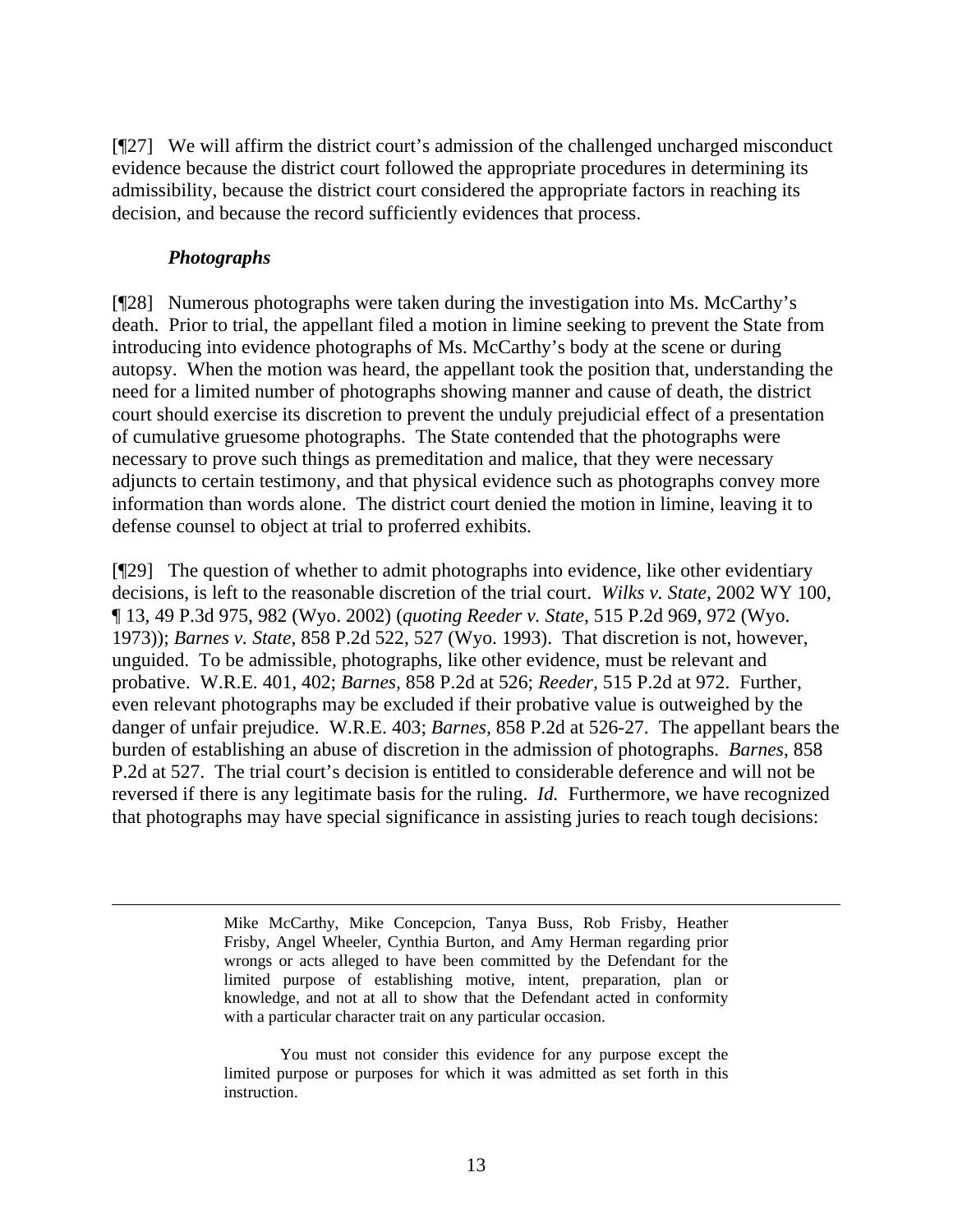Appellant's position is that, conceding the nature, extent and severity of the injuries as necessary and relevant, the pathologist could orally testify to facts that would describe the injuries sufficiently for the jury to comprehend their magnitude. We trust juries to decide cases involving gory, gruesome killings and decide questions of life and death. It is inconsistent that we must sanitize the case by withholding fair evidence of the crime and its results. It was said that "a photograph is worth a thousand words," and we know that is so. The photographs are admissible for that reason in this case and in all cases in which the injuries have special significance and can be more readily perceived, understood and known by use of photographs or visual aids than if conveyed by words alone. To state in words that an abrasion is 15 centimeters in diameter or a bruise is black and blue cannot adequately convey to the jury a comprehension and knowledge of the degree and kind of actual abrasion or bruise.

*Id*. at 528.

[¶30] In the instant case, the appellant conceded the manner and cause of death—he admitted that he shot Ms. McCarthy in the head. We have said, however, that such admissions do not make relevant photographs inadmissible. *Id.* at 526; *Seyle v. State,* 584 P.2d 1081, 1084 (Wyo. 1978). That is because, despite any admissions, the State still has the burden of proving all the elements of the crime. *Wilks*, 2002 WY 100, ¶ 13, 49 P.3d at 983. In that regard, photographs depicting the nature and extent of injuries may be relevant to issues such as motive, intent, malice, and premeditation. *Campbell v. State,* 999 P.2d 649, 663 (Wyo. 2000); *Barnes,* 858 P.2d at 529; *Shaffer v. State,* 640 P.2d 88, 98 (Wyo. 1982).

[ $[$ ]] A total of nineteen photographs were introduced into evidence at the appellant's trial.<sup>7</sup> Five of those photographs were admitted during the testimony of the police department's evidence technician to assist her in describing the crime scene. Prior to admitting the photographs, the district court heard, out of the jury's presence, the State's proffer of relevance and the appellant's objection that the evidence was cumulative and unduly prejudicial. The district court concluded:

> Okay. Well, as to these five photographs, it looks like any objection as to its being cumulative or prejudicial as to 119 is withdrawn. That narrows it down to the four. My observation is that they are from different angles, they are different views of the body. As [the prosecutor] mentions, one of them does show where the firearm was located. One of the photographs, as I see

 7 Coincidentally, nineteen photographs out of hundreds taken were admitted in *Barnes,* 858 P.2d at 527.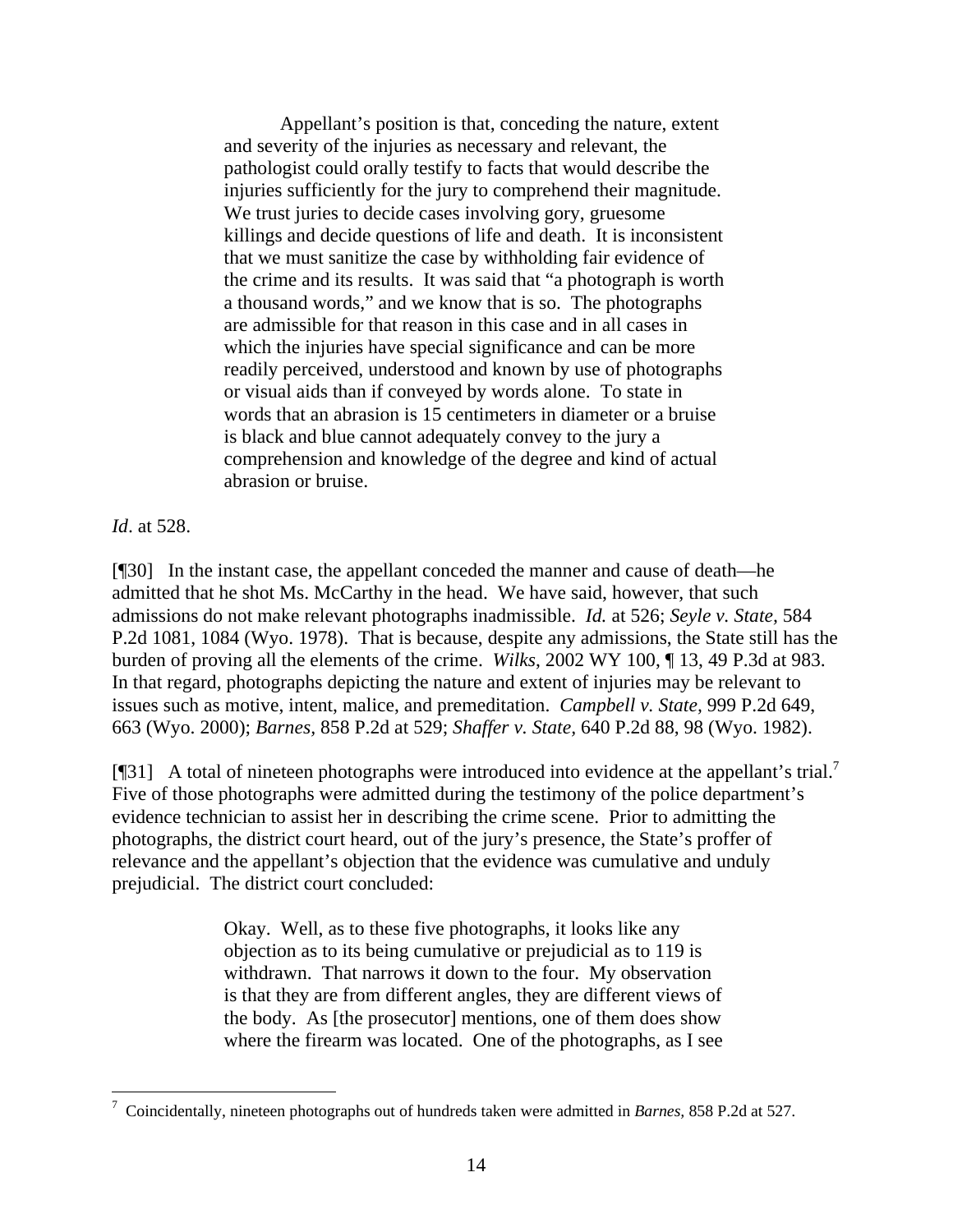it, would have a better view of the shoulder area, any marks on the arm that there may be or be testified about.

Another of the photographs better shows where the bullet hole that's referred to may have been. So I don't see any problem with this number of photographs of the body at the scene causing a prejudicial effect or being overly cumulative in any way.

[¶32] We can find no abuse of discretion in the district court's procedures or decision and we will, therefore, affirm the admission of these five photographs. We turn then to four photographs introduced during the testimony of another of the police department's crime scene technicians. These photographs showed the position of Ms. McCarthy's body on the bed, a pillow and the gun underneath it, a close up of a shell casing, and the blood-soaked sheets showing that the body had been moved. Given these different depictions, the district court found that the photographs were not cumulative and were not unfairly prejudicial, and admitted them over the appellant's objections.

[¶33] As with the first group of photographs, the appellant has not met his burden of proving an abuse of discretion in the admission of these photographs. The State provided reasonable justification for their admission, and the district court carefully reviewed the photographs and considered the parties' arguments. We affirm admission of these four photographs.

[¶34] Finally, the forensic pathologist who performed the autopsy relied during his testimony upon ten photographs taken during that autopsy. The appellant objected to most of the photographs as being cumulative, unfairly prejudicial, and relevant only to matters that had been conceded. The district court allowed the photographs to be admitted because they helped the witness explain his conclusions as to how the injury and death occurred, and that the death was not a suicide, but a staged suicide. We will affirm the district court because it carefully exercised it discretion and admitted the photographs for legitimate purposes. We have previously held that "[r]eversal is required for the admission of a photograph only if the photograph has little or no probative value and is extremely inflammatory or introduced merely to inflame the jury." *Phillips v. State,* 835 P.2d 1062, 1071 (Wyo. 1992) (*citing Shaffer,* 640 P.2d at 97). That does not describe the present case.

# *Cumulative Error*

[¶35] Where, as here, there is no underlying error, a claim of cumulative error must fail. *Springfield v. State,* 860 P.2d 435, 453 (Wyo. 1993) (*quoting Young v. State*, 849 P.2d 754, 767 (Wyo. 1993)).

# *Life Imprisonment Without Parole*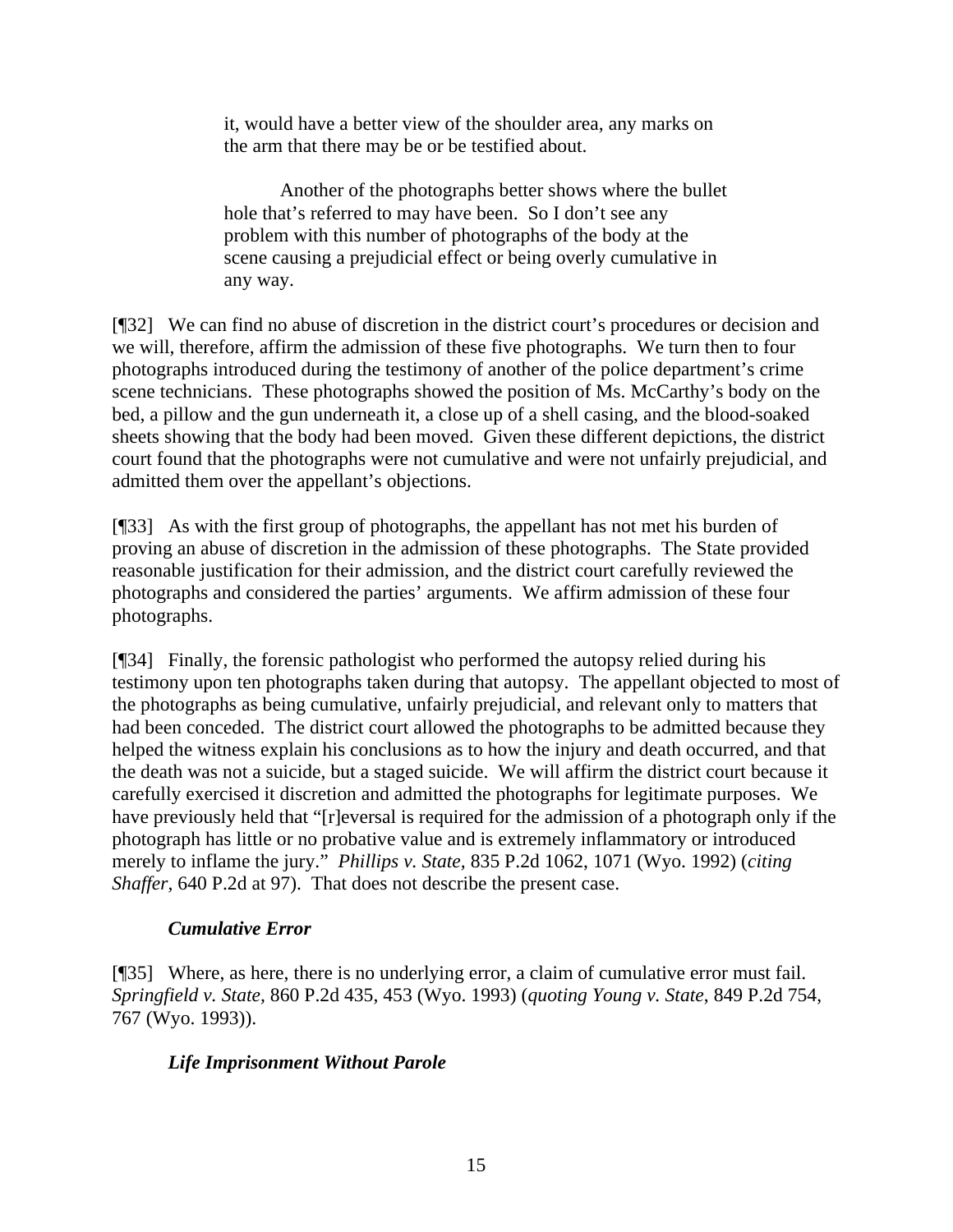[¶36] The defendant was sentenced to life imprisonment without parole under Wyo. Stat. Ann. § 6-2-101(c), which reads as follows:

> A person convicted of murder in the first degree in a case in which the state seeks the death penalty shall be sentenced in accordance with the provisions of W.S. 6-2-102. In all other cases, including any case in which the state has determined not to seek the death penalty at any stage of the proceeding, the judge shall determine the sentence of life imprisonment without parole or life imprisonment taking into consideration any negotiated plea agreement and any evidence relevant to a determination of sentence which the court deems to have probative value.

[¶37] The appellant contends on appeal, although he did not raise the issue in the district court, that the absence of guidelines in Wyo. Stat. Ann. § 6-2-101(c) leads to the arbitrary imposition of life imprisonment without parole sentences, in violation of the due process clauses of both the federal and state constitutions.<sup>8</sup> In addition, he alleges that the statute violates Wyo. Const. art. 1, § 7, which forbids "arbitrary power over the lives, liberty and property of freemen[.]"

[¶38] This issue comes to us very nearly exactly as it did in *Kenyon,* 2004 WY 100, ¶ 12, 96 P.3d at 1022, where we refused to consider the matter because it was not raised below. We will continue to adhere to the ruling of that case:

> Kenyon concedes that he raises the issues of guidelines and notice for the first time on appeal but contends that these due process protections are of such a fundamental nature that the Court should take cognizance. In a non-capital sentencing context, when our review demonstrates that the sentencing judge has met the due process standards stated above, an argument that the manner in which an additional non-capital penalty has been applied is not so fundamental in nature that we will address the statute's constitutionality when there has been a failure to raise the issues before the sentencing court and preserve them for our review.

*Id.*; *see also Statezny v. State,* 2001 WY 22, ¶ 11, 18 P.3d 641, 644 (Wyo. 2001). That being the law, we will not further consider the appellant's argument that Wyo. Stat. Ann. § 6-2-  $101(c)$  is unconstitutional.<sup>9</sup>

 $\overline{a}$ 

<sup>&</sup>lt;sup>8</sup> Amendments 5 and 14 to the United States Constitution and Article 1,  $\S$  6 of the Wyoming Constitution.

<sup>&</sup>lt;sup>9</sup> The "notice" issue referred to in the quotation from *Kenyon* was Kenyon's allegation that the State did not give him notice that it would be seeking the penalty of life imprisonment without parole until just before sentencing. That separate issue was not raised in this appeal.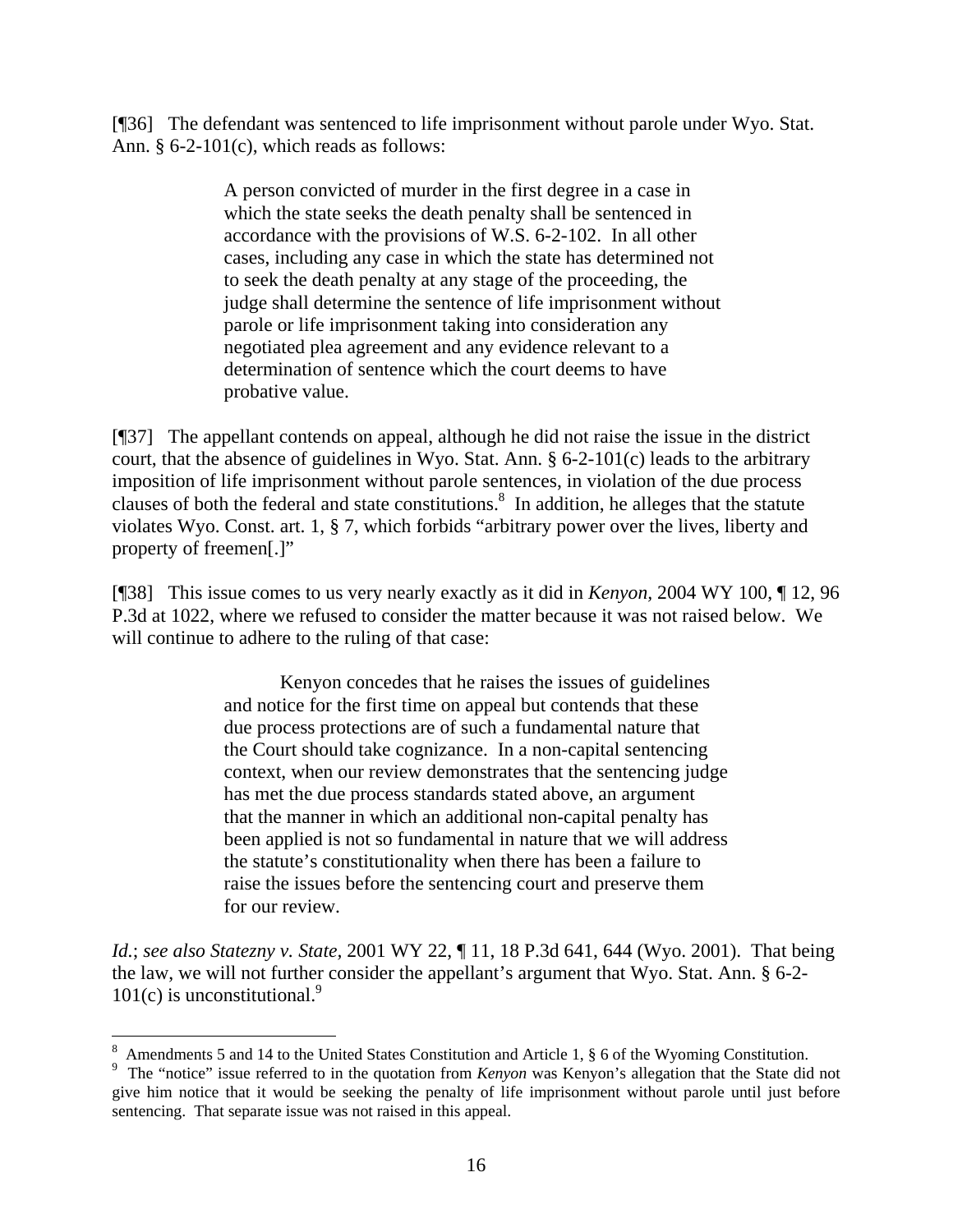# *Delay in Docketing the Appeal*

 $\overline{a}$ 

[¶39] The appellant was tried in January 2002 and sentenced in May 2002. His Notice of Appeal was filed in the district court on May 17, 2002. On the same date, the appellant designated as the record on appeal "the transcript of all court records," and sent a letter to the official court reporter asking for preparation of "all pre-trial proceedings, pre-trial motions, changes of plea hearing, trial, and the sentencing hearing." On May 22, 2002, the official court reporter certified completion of the requested transcripts, with the exception of one from the July 3, 2001, scheduling conference, which conference had been covered by another court reporter. Attached to the certification was a copy of a letter to the substitute court reporter seeking that transcript.

[¶40] The next item in the district court file concerning transcripts is a copy of a January 26, 2004, letter from defense counsel to the substitute court reporter confirming the latter's completion of the transcript from the scheduling conference, as well as a transcript from a May 30, 2002, post-trial hearing. Following that letter in the district court file is the appellant's February 17, 2004, motion for order to show cause why the substitute court reporter should not be found in contempt of court for failing to produce the missing transcripts. That motion was scheduled for hearing on March 19, 2004, but the hearing was continued due to defense counsel's unavailability on that date. The transcript from the scheduling conference was filed on March 22, 2004. On April 8, 2004, the clerk of the district court sent a letter to the official court reporter, enclosing the stenographic notes from the May 30, 2002, post-trial hearing. The transcript from the post-trial motion hearing was filed on April 27, 2004, and on the same date the clerk of the district court certified that the record was complete for purposes of appeal. The appeal was docketed in this Court on April 29, 2004.<sup>10</sup>

[¶41] The appellant contends that the "inordinate delay" in docketing his appeal deprived him of his due process right to a speedy appeal. In *Daniel v. State,* 2003 WY 132, ¶¶ 43-44, 78 P.3d 205, 218-19 (Wyo. 2003), *cert. denied*, 540 U.S. 1205 (2004), we set forth in detail the process we will follow in reviewing such allegations:

> To determine whether an inordinate delay denies due process, most courts have adopted a modified version of the test formulated in *Barker v. Wingo,* 407 U.S. 514, 530, 92 S.Ct. 2182, 33 L.Ed.2d 101 (1972), analogizing to the violation of speedy trial rights. *Harris* [*v. Champion*], 15 F.3d [1538] at 1558-59 [(10th Cir.1994)]; *Rheuark* [*v. Shaw*], 628 F.2d [297] at 303 [(5th Cir.1980)]; *Allen v. State,* 686 N.E.2d 760, 783 (Ind.1997). The four-prong test examines the length of the

 $10$  Pursuant to W.R.A.P. 6.01, this Court acquires jurisdiction over the appeal when the case is docketed, and docketing does not occur until the clerk of the district court certifies completion of the record. A briefing schedule is determined after the case is docketed.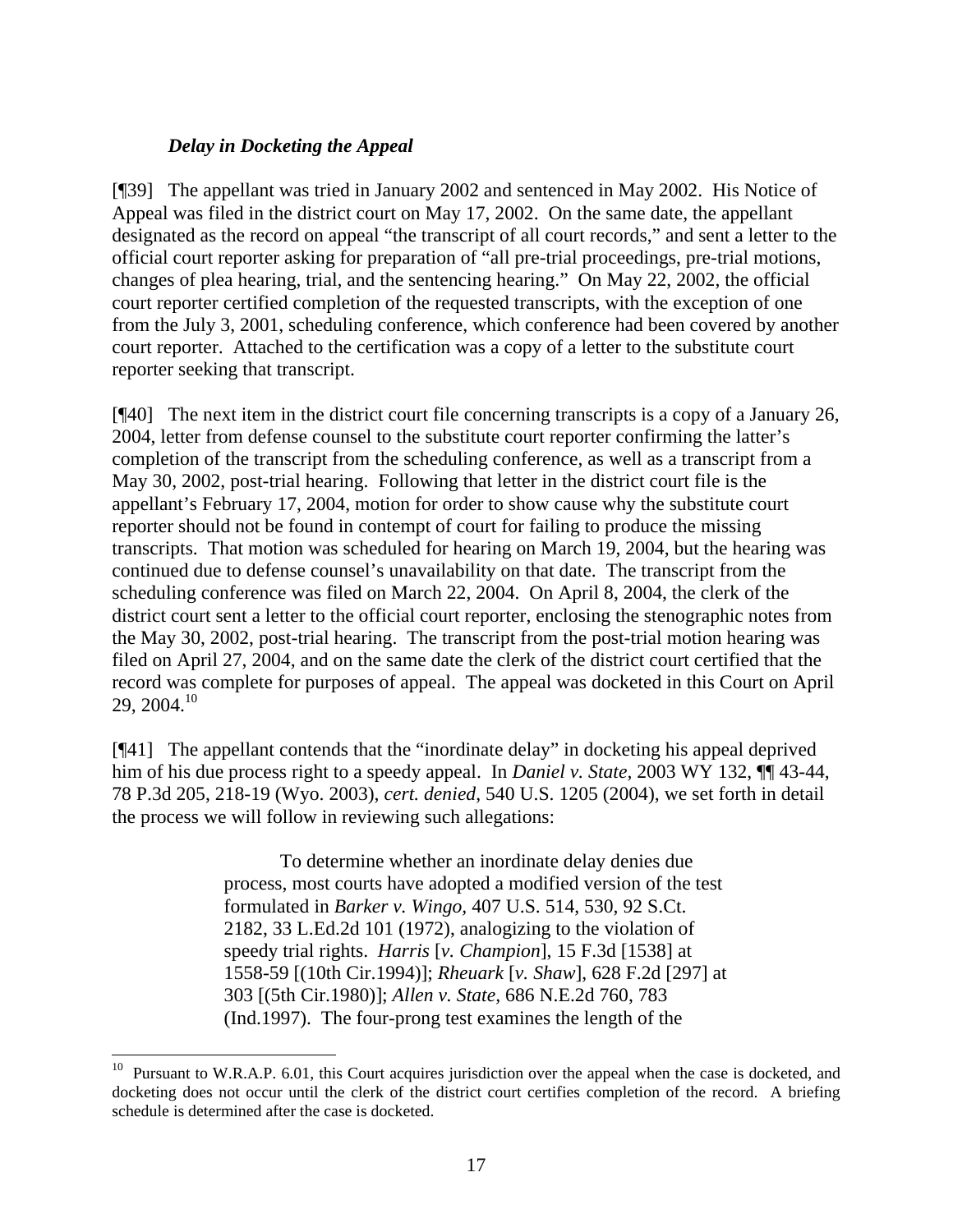delay, the reason for the delay, the defendant's diligence in pursuing the right to appeal, and the prejudice to the defendant. *Barker,* 407 U.S. at 530, 92 S.Ct. at 2192; *Coe v. Thurman,* 922 F.2d 528, 531-32 (9th Cir.1990); *Rheuark,* 628 F.2d at 303 n. 8. The length of the delay acts as a triggering mechanism, meaning that unless the delay is unreasonable under the circumstances, there is no necessity to inquire further. *Doggett v. United States,* 505 U.S. 647, 651-52, 112 S.Ct. 2686, 2690-91, 120 L.Ed.2d 520 (1992); *Barker,* 407 U.S. at 530, 92 S.Ct. at 2192. In extreme circumstances, an inordinate delay may give rise to a presumption of prejudice. *Doggett,* 505 U.S. at 755-57, 112 S.Ct. at 2692-93 (cited in [*United States v.*] *Smith,* 94 F.3d [204] at 209 [(6th Cir.1996)].

. . .

. . . The fourth *Barker* factor, prejudice, is to be assessed in light of the interests that the right to a speedy disposition of an appeal is intended to protect. These interests are: (1) preventing oppressive incarceration pending appeal; (2) minimizing anxiety and concern of a convicted person awaiting the outcome of an appeal; and (3) limiting the possibility that the grounds for appeal or defenses in case of reversal and retrial might be impaired. *Harris,* 15 F.3d at 1559; *Rheuark,* 628 F.2d at 303 n. 8.

 $[$ <del>[</del>[42] The appellant contends that the length of the delay in this case—two years to docket the appeal and nearly three years to resolve it—is, like the equivalent delay in *Daniel*, presumptively excessive, thereby necessitating inquiry into the remaining *Barker* factors. *See Daniel,* 2003 WY 132, ¶ 46, 78 P.3d at 219 and *Harris v. Champion,* 15 F.3d 1538, 1556  $(10<sup>th</sup> Cir. 1994)$ . With respect to the second *Barker* factor, the appellant asserts that court reporter failures are attributable to the State. *See Coe v. Thurman*, 922 F.2d 528, 531 (9<sup>th</sup>) Cir. 1990) and *State v. Moore,* 87 N.M. 412, 534 P.2d 1124, 1125-26 (1975). As to the third *Barker* factor, the appellant contends that he diligently pursued his right to an appeal by filing a timely notice of appeal and by not authorizing any extensions of time for filing the delinquent transcripts. Finally, as to the fourth *Barker* factor—prejudice—the appellant's only factual allegations are, first, that the uncharged misconduct evidence that was admitted at trial will now be even more remote in time if there is a retrial, and, second, that he suffered from the "oppressiveness of incarceration" during the delay.

[¶43] Having reviewed all of what the record reveals that transpired in regard to the delay in docketing this appeal, we conclude that the appellant's right to the due process of law has not been abridged. Even if we assume that the first and second *Barker* factors have been met because the delay in this case was unreasonable and because the delay was the State's fault,